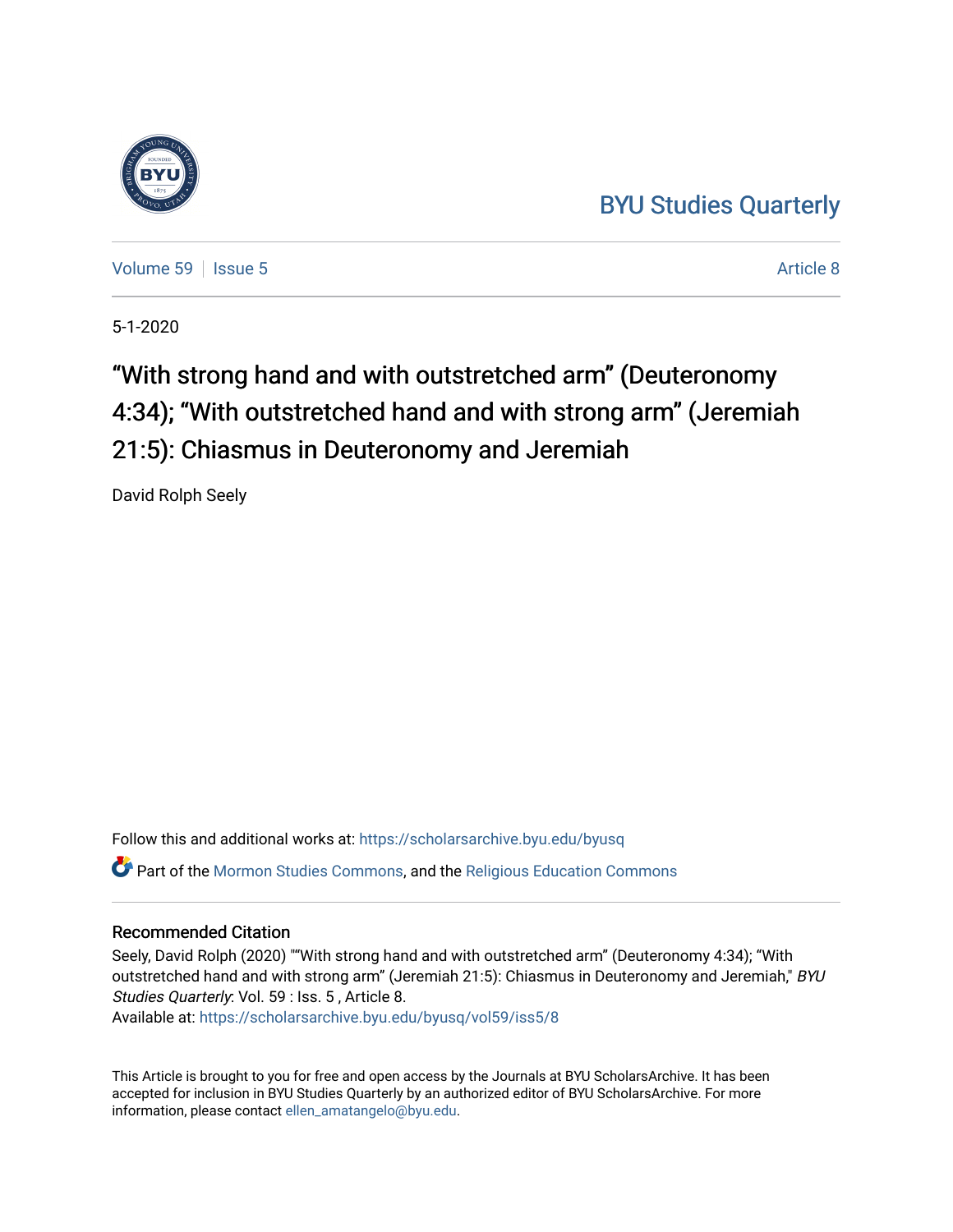## **"With strong hand and with outstretched arm" (Deuteronomy 4:34); "With outstretched hand and with strong arm" (Jeremiah 21:5)**

**Chiasmus in Deuteronomy and Jeremiah**

*David Rolph Seely*

The title of this paper presents an example of a textual interplay<br>between Deuteronomy and Jeremiah in which Jeremiah quotes a well-known formula from Deuteronomy "with strong hand and with outstretched arm" (Deut 4:34) in an inverted form "With outstretched hand and with strong arm" (Jer 21:5). Images of the "strong hand" and "outstretched arm" are found in various Egyptian and Mesopotamian textual traditions as well as iconography.<sup>1</sup> These images appear separately in various biblical sources but appear as a combination first in Deuteronomy (4:34; 5:15; 7:19; 11:2; 26:8) and then later in deuteronomistic literature (1 Kgs 8:42; Jer 32:21; Ezek 20:33, 34; Ps 136:12).<sup>2</sup> In the Bible this formula always refers to the might and power of the LORD to deliver Israel from bondage in Egypt.

Jeremiah quotes this formula "strong hand and with outstretched arm" but reverses the two qualifying adjectives creating "outstretched hand and strong arm." This phrase is unknown elsewhere in the Old Testament. The title of this paper juxtaposing these two formulas thus creates an artificial chiasmus bridging two books consisting of:

- A *strong hand,*
	- B *outstretched arm,* (Deut 4:34)
	- B′ *outstretched hand,*
- A′ *strong arm.* (Jer 21:5)

The reversal of the elements of a quote from another source is a phenomenon called Seidel's Law and is well attested in the Hebrew Bible as an indicator that the author and/or editor is citing older material.<sup>3</sup> The

*BYU Studies Quarterly 59, supplement (2020)* 129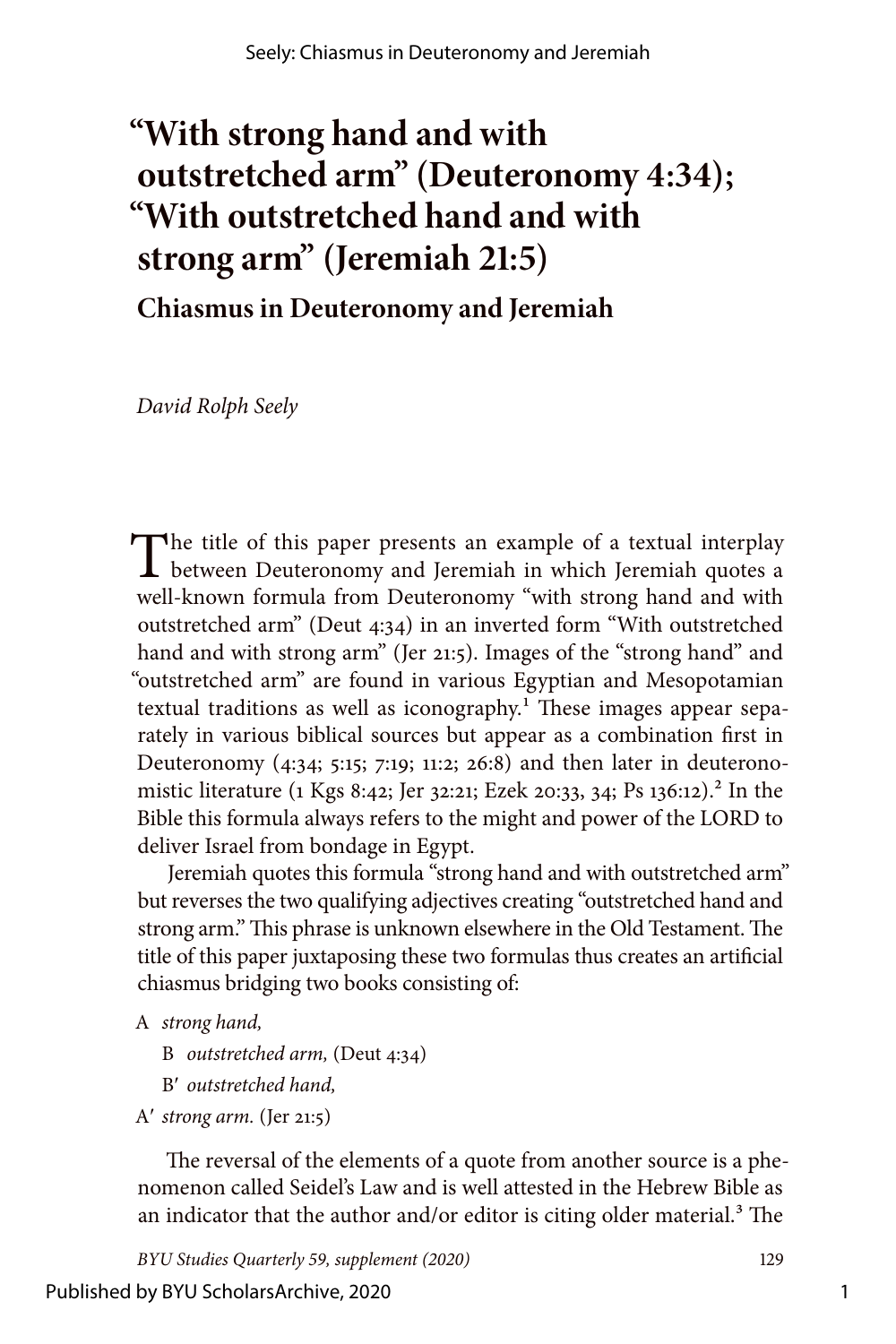reversal of these adjectives in Jeremiah also draws attention to the fact that the meaning of this formula/phrase as it is used in Jeremiah is the reverse of the usual meaning when it appears in its usual contextual formula. The usual contextual meaning is divine deliverance of Israel from her enemies. See, for example: "the Lord your God freed you from there with a strong hand and an outstretched arm" (Deut 5:15). But in the passage in Jeremiah, the image depicts the Lord using his divine might to *fight against* his rebellious people: "And I myself shall fight against you with outstretched hand and strong arm" (Jer 21:5).

## **Jeremiah and Deuteronomy**

The author and/or editor(s) of Jeremiah regularly allocate language, themes, and theology from Deuteronomy. British scholar S. R. Driver, among the other scholarly commentators on Deuteronomy, noted that "Jeremiah exhibits marks of [Deuteronomy] on nearly every page."4 It is not surprising that Jeremiah uses language and theology from Deuteronomy. Though there is certainly older material contained in Deuteronomy, the final production of the book as we have it today appears to have been done in the seventh century BCE, during or after the time of Josiah—at the time of Jeremiah.<sup>5</sup> This is of interest to Latter-day Saints since this is also the time period of Lehi and Nephi and the origins of the Book of Mormon.

Consider these specific examples of similarities between Deuteronomy and Jeremiah:<sup>6</sup>

- The prophecy of a "prophet like Moses" is integrated throughout the book of Jeremiah, especially in the elements of the call of Jeremiah (Deut 18:15–18; Jer 1:4–12).
- Jeremiah cites and alters Deuteronomic legal materials regarding divorce and remarriage (Deut 24:1–4; Jer 3:1) and the remission of debt/slavery (Deut 15:12–18; Jer 34:14).
- Jeremiah constantly condemns "going after other gods" just as in Deuteronomy (Deut 6:14; 8:19; 11:28; 13:7 [13:6 Eng]; Jer 7:6, 9; 11:10; 13:10; 16:11).
- The image of the "circumcised heart" found in Deuteronomy is repeated in Jeremiah (Deut 10:16; 30:6; Jer 4:4).
- Many of the curses in Deut 28 are cited or alluded to in Jeremiah (Deut 28:18 in Jer 5:17; Deut 28:48 in Jer 28:14; etc.).7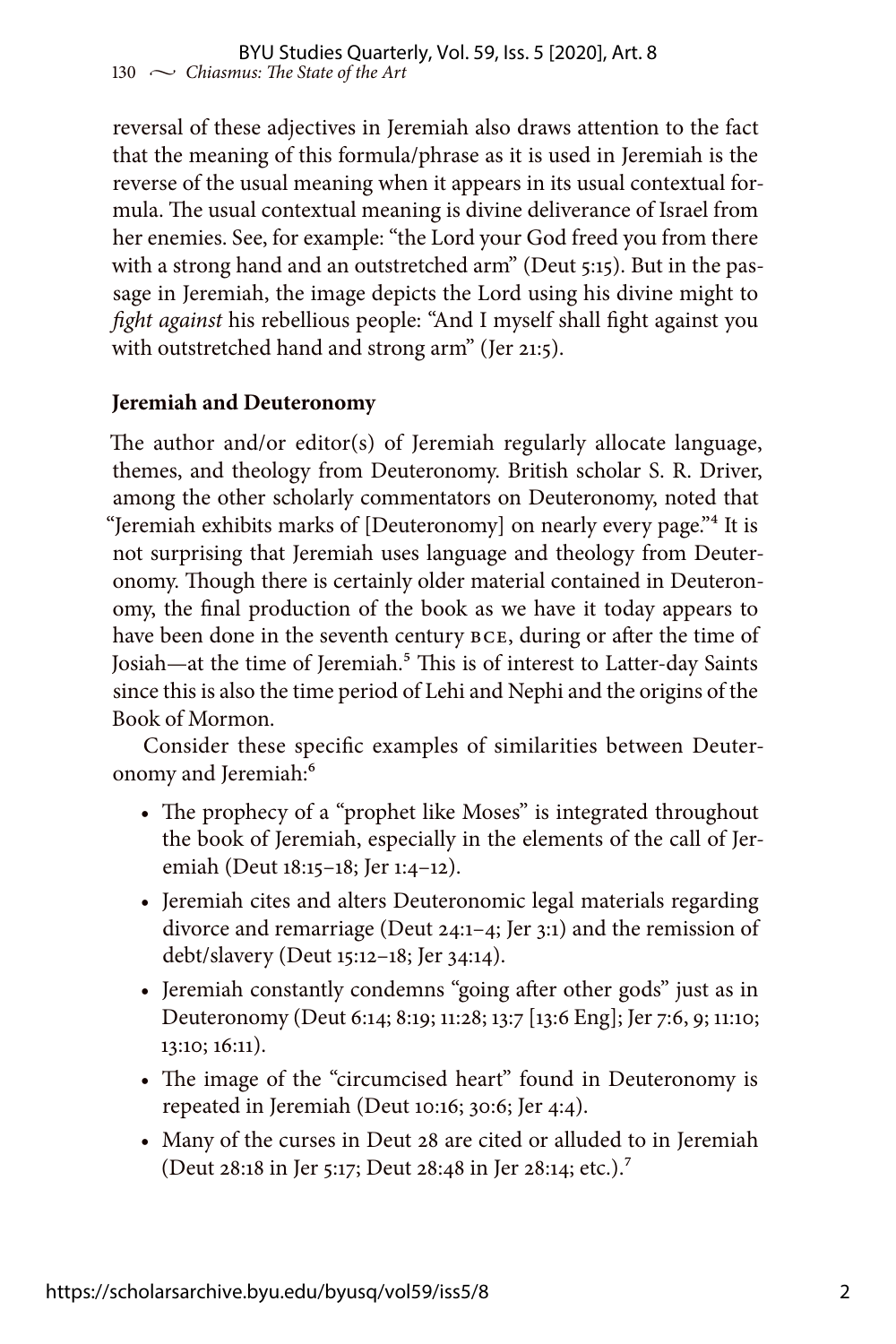## **Seventh-Century Judahite Rhetorical Tradition**

Scholars have noted that in addition to Jeremiah allocating texts, themes, and theology from Deuteronomy, these two books also share common rhetorical features. One of the pioneers of the study of ancient Hebrew rhetoric is Jack Lundbom, who has written extensively on rhetorical features in Deuteronomy and Jeremiah. His initial work, *Jeremiah: A Study in Ancient Hebrew Rhetoric,* was his doctoral thesis presented in 1973. This was followed by numerous articles culminating in his massive three-volume commentary in the Anchor Bible Series on Jeremiah, and then his more recent commentary on Deuteronomy. Many of Lundbom's scholarly articles have been collected in *Biblical Rhetoric and Rhetorical Criticism,* wherein he noted the common use of two rhetorical features—inclusio and chiasmus in Deuteronomy and Jeremiah.<sup>8</sup>

This study will attempt to review some of the usages of inclusio and especially chiasmus in Deuteronomy and Jeremiah. Following this review we will identify four specific usages of chiasmus that are relatively distinctive in Deuteronomy and Jeremiah as possible indicators of the seventh-century Judahite rhetorical tradition. Finally, we will identify some examples of these four distinctive features of chiasmus in the Book of Mormon, and we will suggest some areas of future research in Book of Mormon studies that may reflect this rhetorical tradition.

## **Inclusio in Deuteronomy and Jeremiah**

There are two significant rhetorical features that are found throughout the Bible and, in particular, in Deuteronomy and Jeremiah: inclusio and chiasmus. Both of these features are based on repetition.

Inclusio is a rhetorical figure that delimits a textual unit by the repetition of words, phrases, verses, or a series of verses at the beginning and at the end of a unit of text. This simple diagram demonstrates how the figure of inclusio is used to demarcate a section of text—either prose or poetry: ABCDEFGA.

Lundbom gives a simple definition of inclusio as a "key-word balance at the beginning and end of a discourse unit, where the balance usually—but not always—is a repetition."9 This feature is also referred to by biblical scholars as "bracketing" or "enveloping." The device of inclusio is a well-known rhetorical device that is often studied in regards to the authorship and/or editing and literary structures of biblical books. While this convention has been noted through the years by various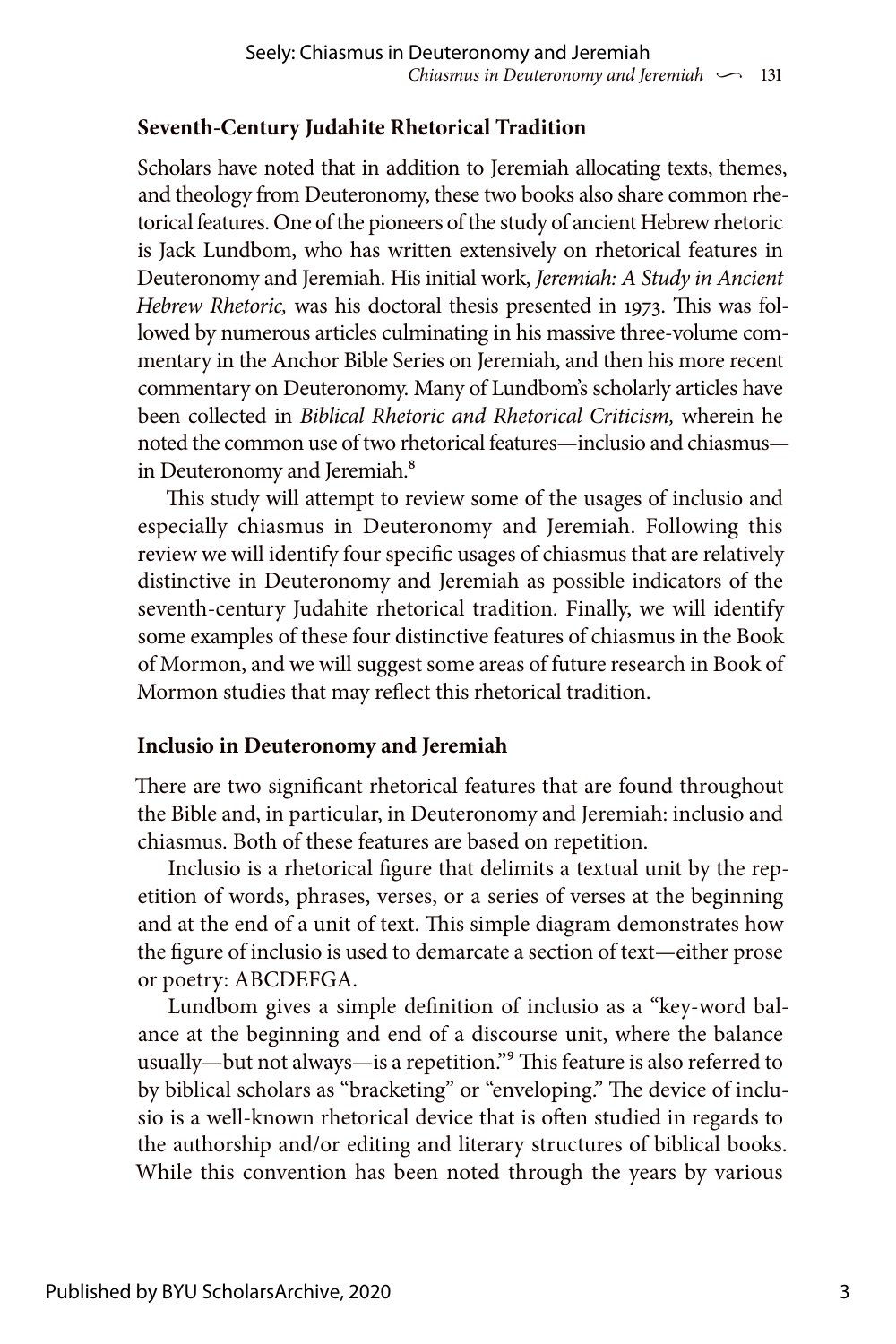commentators, Lundbom is the first to comprehensively study inclusio in the books of Deuteronomy and Jeremiah.<sup>10</sup>

Let us look at two examples from each book. The first example of inclusio is from Deut 1:1–5. The opening passage serves as a superscription to the book of Deuteronomy and consists of a keyword chiastic structure that delimits the introduction to the book. Below is an abbreviated version of Deut 1:1–5, putting in bold the keywords that will be repeated in the inclusio in  $4:44-49$ :<sup>11</sup>

**Deuteronomy 1:1–5**

- 1:1 These are the words that **Moses spoke to** all **Israel beyond the Jordan** . . . in **the Arabah . . .**
- 1:3 **Moses . . . struck down Sihon king of the Amorites**, **who ruled in Heshbon**  and **Og king of the Bashan . . .**
- 1:5 **beyond the Jordan**, in the land of Moab, Moses undertook to make plain **this law**, saying:

The following is an abbreviated version of Deuteronomy 4:44–49 with the words in bold that were repeated to form the inclusio:

4:44 and **this is the law** . . .

4:45 . . . **Moses spoke to** the children of **Israel**

4:46 **Beyond the Jordan** . . . **Sihon king of the Amorites, who ruled in Heshbon,** whom **Moses . . . struck down . . .**

4:47 **Og king of Bashan . . . beyond the Jordan . . .**

4:49 **the Arabah.**

The passage in Deut 4:44–46 repeats the words and themes of the opening verses in 1:1–5, thus closing and demarcating the introductory unit of Deut 1–4. This inclusio also introduces the following unit in Deut 5–28 where Moses recites the law.12

The second example of inclusio is from Deut 1:1 and 28:69:

Deuteronomy 1:1 **These are the words** that Moses spoke to all **Israel** beyond the Jordan . . . **In the land of Moab**

28:69 [Eng 29:1] **These are the words** of the covenant that Yahweh commanded Moses to cut with the children of **Israel in the land of Moab**

This inclusio brackets or envelopes the unit from Deut 1:1 to the end of the recitation of the law in Deut 28 and binds together the whole of the law code of Deuteronomy. Many scholars believe this indicates an early or first edited edition of Deuteronomy that was later expanded by adding chapters 29-34.<sup>13</sup>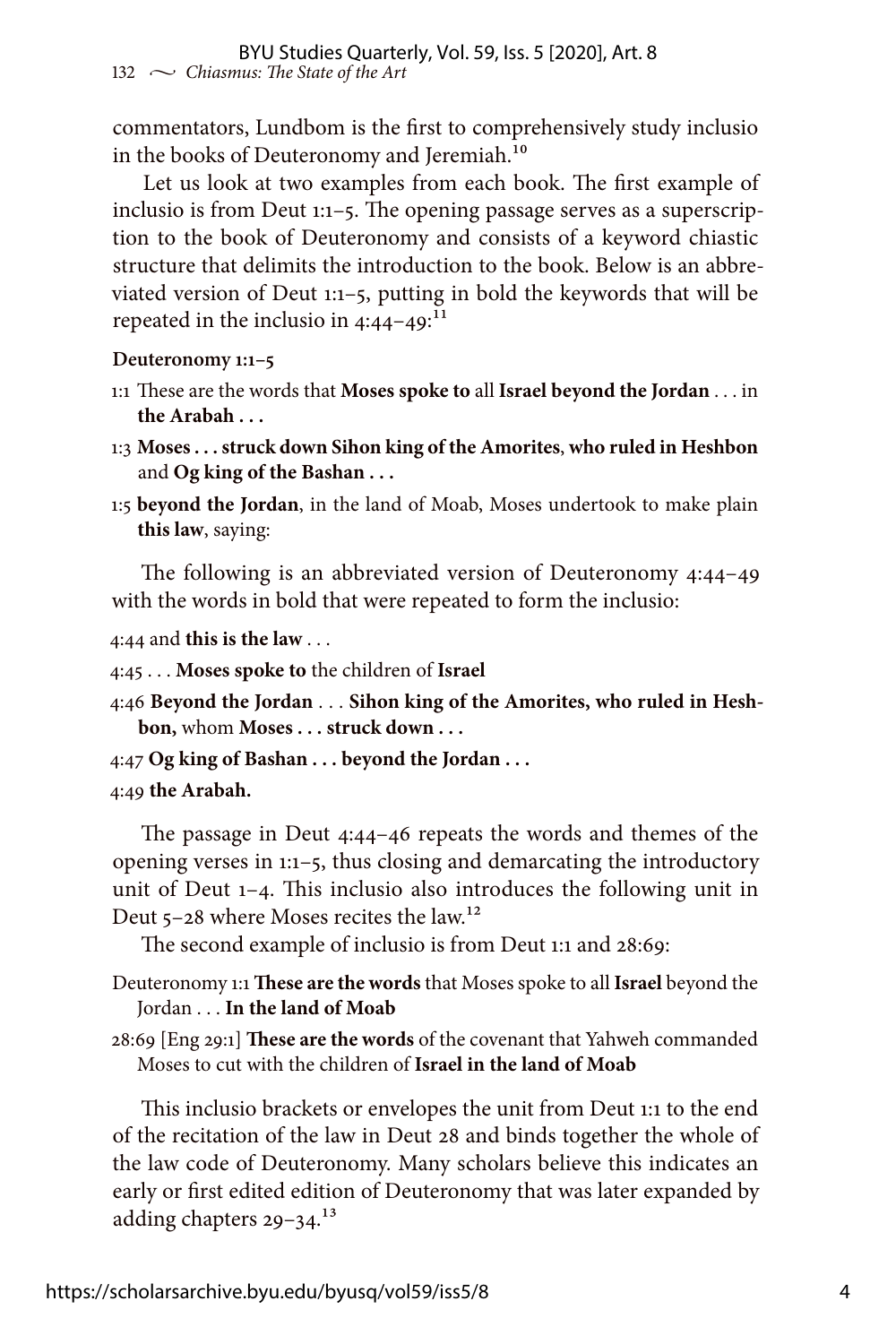Two examples from Jeremiah also show how inclusio delimits a literary unit in this book. The first example links the first lines of poetry in chapter 1 with the last lines of a poem in chapter 20 and connects the poignant language of Jeremiah called from the womb to be a prophet and then lamenting the day that he ever came forth from the womb.<sup>14</sup>

**Jeremiah 1:5 and 20:18** 1:5 Before I formed you in the belly I knew you and before **you came forth from the womb**, I consecrated you

20:18 Why **from the womb** did **I come forth** to see trouble and sorrow and have my days end in shame?

The second example of inclusio from Jeremiah shows how a simple repetition delimits the whole of the Book of Jeremiah from 1:1 to 51:64, since chapter 52, which duplicates 2 Kgs 24:18–25:30, is usually understood as an appendix.

**Jeremiah 1:1 and 51:64** 1:1 **The words of Jeremiah** 51:64 Thus far **the words of Jeremiah**

## **Chiasmus in Deuteronomy and Jeremiah**

Chiasmus is a literary device used in prose and poetry in which there is an inversion of an order of words, phrases, or themes. As noted above, like inclusio, chiasmus relies on repetition—only in a reverse order. The following simple diagram shows how chiasmus can also be a figure delimiting a unit of text featuring repetition of texts and/or themes through inversion: ABCDCBA.

When used in poetry, Lundbom notes, "Chiasms vary the monotony of repetition and parallelism, the two dominant characteristics of Hebrew poetry."<sup>15</sup>

Too often we may think of biblical chiasmus as a quaint antiquated literary figure, but in fact it is a figure that is often used in our own rhetorical tradition. See, for example, the following familiar aphorisms that demonstrate the basic rudimentary element of chiasmus as the simple inversion of words and/or thoughts.

One should eat to live, not live to eat. —*Cicero* I wasted time, and now time doth waste me. —*Shakespeare,* Richard II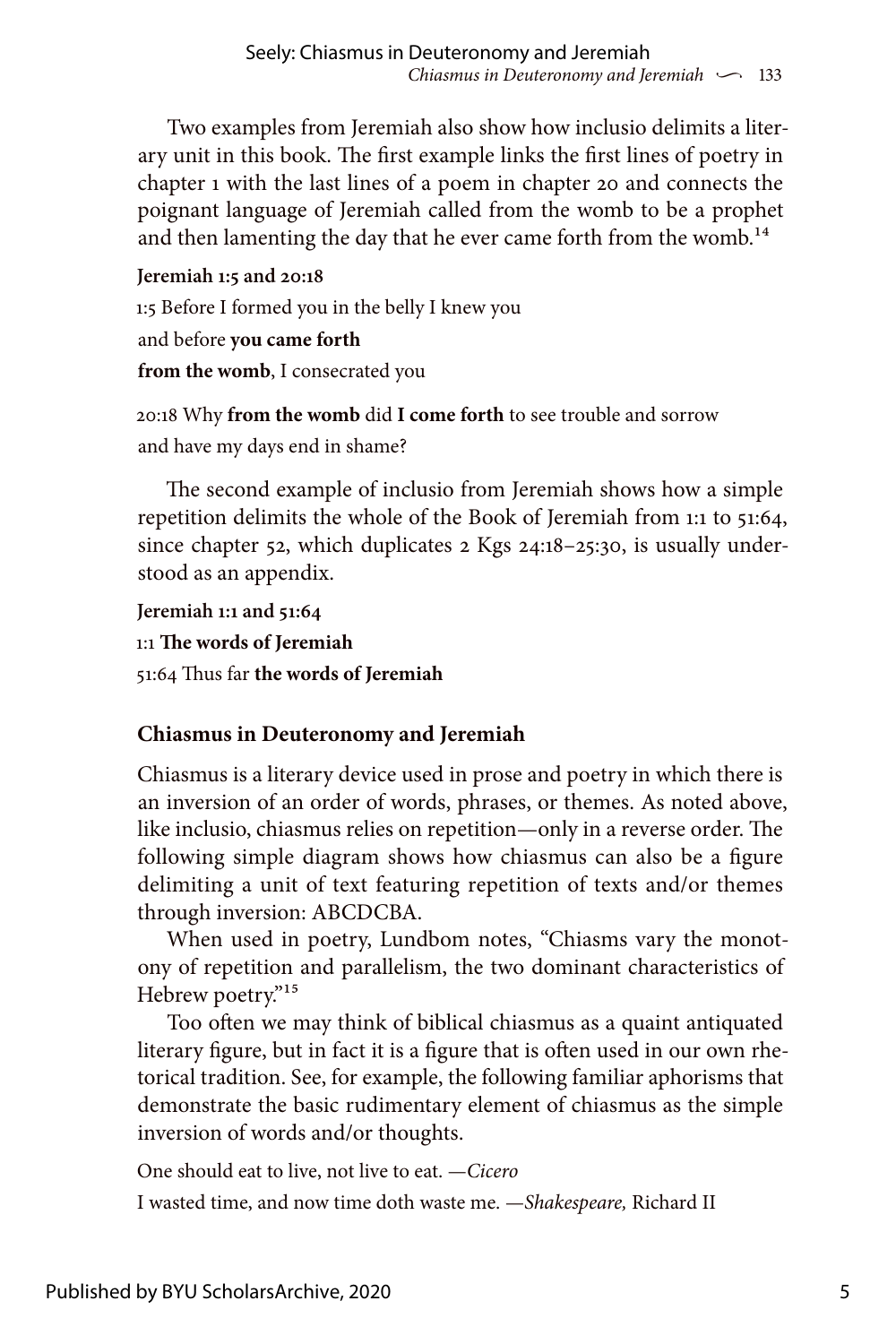All for one, and one for all. —*Dumas, motto of the Three Musketeers*

- Let us preach what we practice—let us practice what we preach. —*Winston Churchill*
- Ask not what your country can do for you—ask what you can do for your country. —*John F. Kennedy*
- Do I love you because you're beautiful? Or are you beautiful because I love you? —*Oscar Hammerstein*
- I meant what I said, and I said what I meant. —*Dr. Seuss,* Horton Hatches the Egg

Chiasmus is also present in well-known and oft-cited scripture passages:

But many that are first shall be last and the last shall be first. (Matt 7:6)

- For whoever exalts himself will be humbled, and whoever humbles himself will be exalted*.* (Matt 23:23)
- Woe to those who call evil good and good evil, who put darkness for light and light for darkness, who put bitter for sweet and sweet for bitter! (Isa 5:20)

John Welch is a pioneer in the academic study of chiasmus. Beginning with his edited collection of scholarly papers in *Chiasmus in Antiq* $uity$  in  $1981$ ,<sup>16</sup> there have been many studies of chiasmus in biblical studies.<sup>17</sup> Several online venues have attempted to collect all of the proposed chiasms in the books of the Bible. In response to this burgeoning identification of chiasmus in the Bible, some scholars have noted that caution must be exercised in identifying chiasmus.<sup>18</sup> Examples of chiasmus can be found throughout the Bible in texts from all genres and periods. A review of the statistics generated by these venues may be able to give some kind of an idea of how commonly chiasmus may occur in a biblical book. [Chiasmusresources.com](https://chiasmusresources.org/) notes 161 occurrences of chiasmus in Deuteronomy and 225 in Jeremiah.<sup>19</sup>

Chiasmus can occur at several levels in the Bible. The simplest form of chiasmus is called "syntactic" or "grammatical" and consists of the syntactic reversal of word order within bicola. For example the word order Verb—Prepositional Phrase is inverted as Prepositional Phrase— Verb. Usually these are synonymous. Below are a few examples of synonymous parallelisms from the Book of Jeremiah.

The first example, taken from Jer 4:5a, is diagramed. This is a synonymous parallelism with an inversion of the word order—thus a syntactic chiasmus: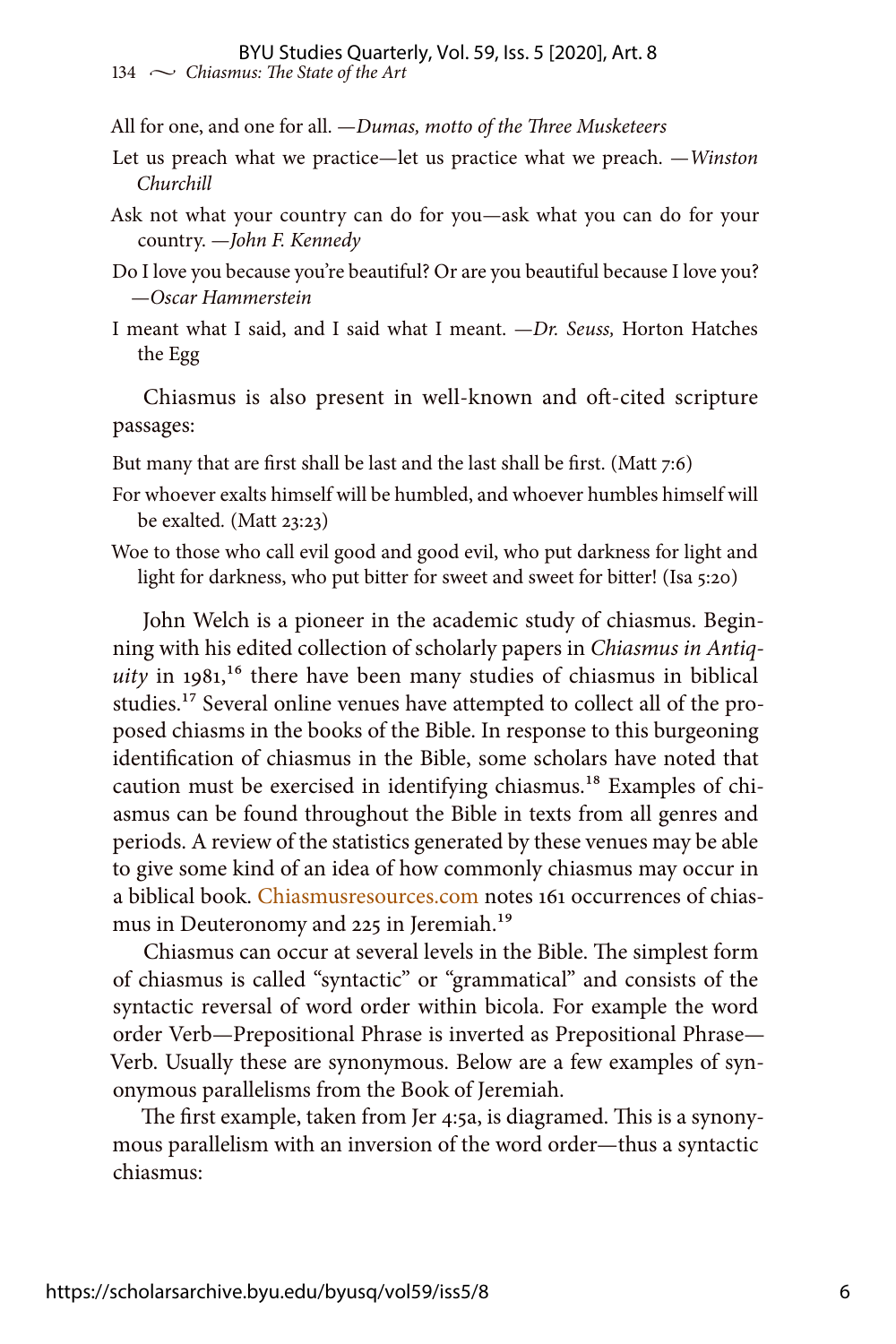## **Jeremiah 4:5a**

- A **Declare** (Verb)
	- B **in** Judah (Prepositional Phrase)
	- B′ and **in** Jerusalem (Prepositional Phrase)
- A′ **proclaim** (Verb)

Other similar examples include the following:<sup>20</sup>

5:6a: Therefore it will slay them a lion from the forest, and a wolf from the desert will destroy them.

20:6: You shall go into captivity, and Babylon you shall enter.

51:38: Together like lions they shall roar, they shall growl like lion's whelps.

Occasionally the chiasmus is antithetical:

4:22c: Wise are they for evil,

and for good they do not know.

12:13a: They have sown wheat, and thorn they have reaped.

Similar examples can be found in Deuteronomy:<sup>21</sup>

32:18: The Rock that begot you, you neglected,

and you forgot the God who bore you in travail.

33:9c: Indeed they kept your word, and your covenant they observed.

It should be noted that because Hebrew rules of grammar are much more flexible in word order than English, most of these examples where the words appear in inverted order in Hebrew disappear in English translations.

There is also a form of chiasmus called "keyword" or "thematic" chiasmus that occurs in a verse or larger unit. This is where the reversal of the keywords and/or themes manifest in passages larger than bicola.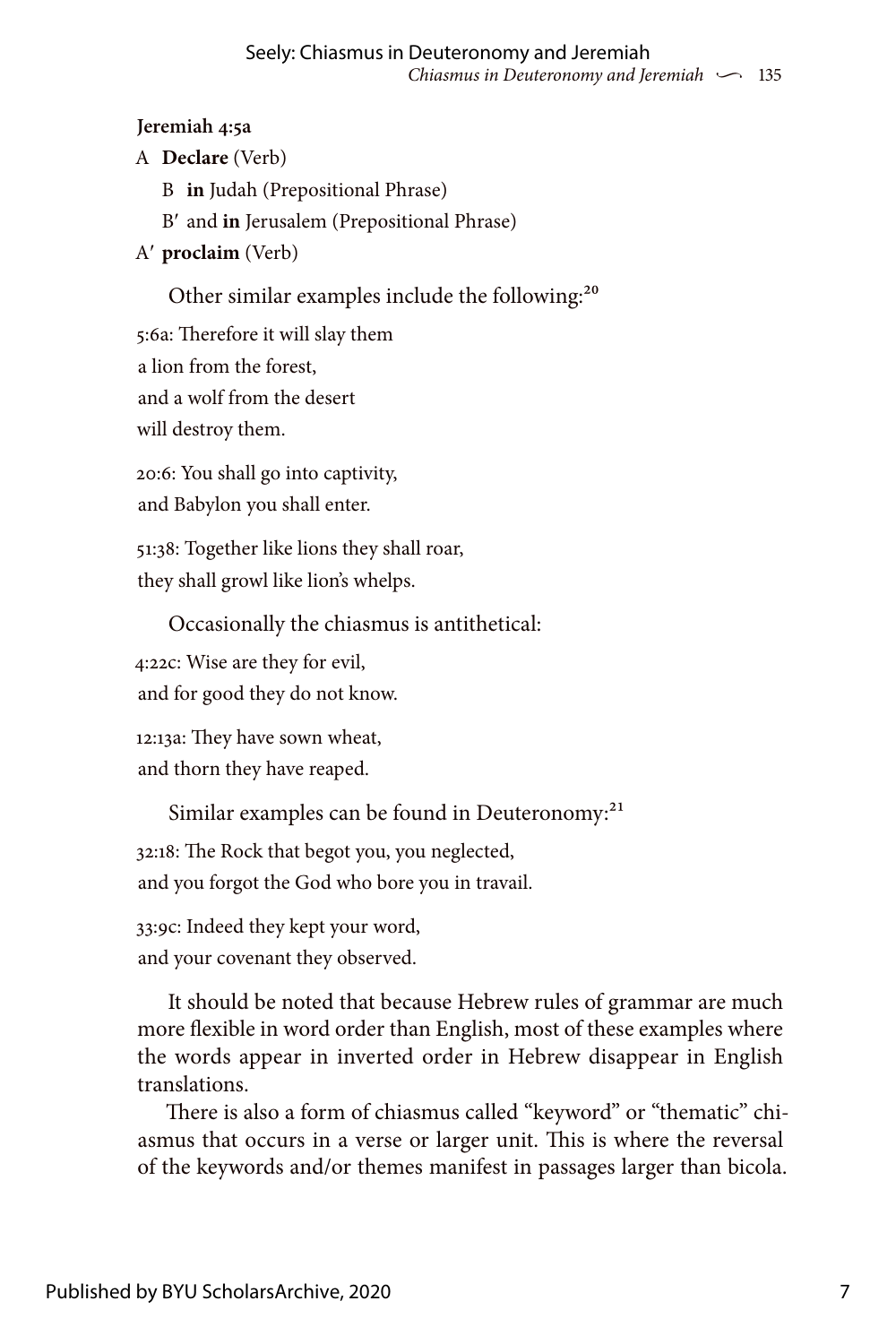These commonly occur within one or two biblical verses or within a stanza of a poem.

A simple keyword chiasmus can be seen in the Song of Moses in Deut 32:

**Deuteronomy 32:43**

A Praise, O heavens, **his people,**

B For **he will avenge** the blood of his children,

B′ and **take vengeance** on his adversaries;

A′ and cleanse the land **for his people.** (NRSV)

A similar example can be found in Jeremiah:

**Jeremiah 20:14**

A **Cursed** be the day

B **on which I was born!**

B′ The day **when my mother bore me,**

A′ **let it not be blessed.** (NRSV)

Chiasmus also occurs in larger structures—in chapters and groups of chapters and, some argue, in the structure of the books themselves. Let us look as some examples of larger chiasmus. We have already determined that Deut 1:1–5 opens with an example of inclusio. Here we can see that it is also a chiasmus.

#### **Deuteronomy 1:1–5**

A 1 These are the words that **Moses spoke to all Israel**

B **beyond the Jordan**—in the wilderness

. . . . . . . . . . . . . . . .

B′ 5 **Beyond the Jordan** in the land of Moab,

A′ **Moses undertook to expound** this law as follows: (NRSV)

On a larger level, David Dorsey, in his book *The Literary Structure of the Old Testament,* has identified a chiasmus based on themes and keywords that forms the structure of Deut 4–11. He calls these Deuteronomy chapters "Exhortations to obey Yahweh":<sup>22</sup>

- A **Lessons from Yahweh's awesome acts at Mount Sinai** (4:1–40): enticed, and now, blessings and curses, awesome signs, saw, love for Yahweh
	- B **Lessons from giving of first tablets** (4:41–5:33): first time, respect
		- C **Don't forget; lessons from Yahweh's past and future care** (6:1–25): testing, houses, vineyards, have eaten and are satisfied, don't forget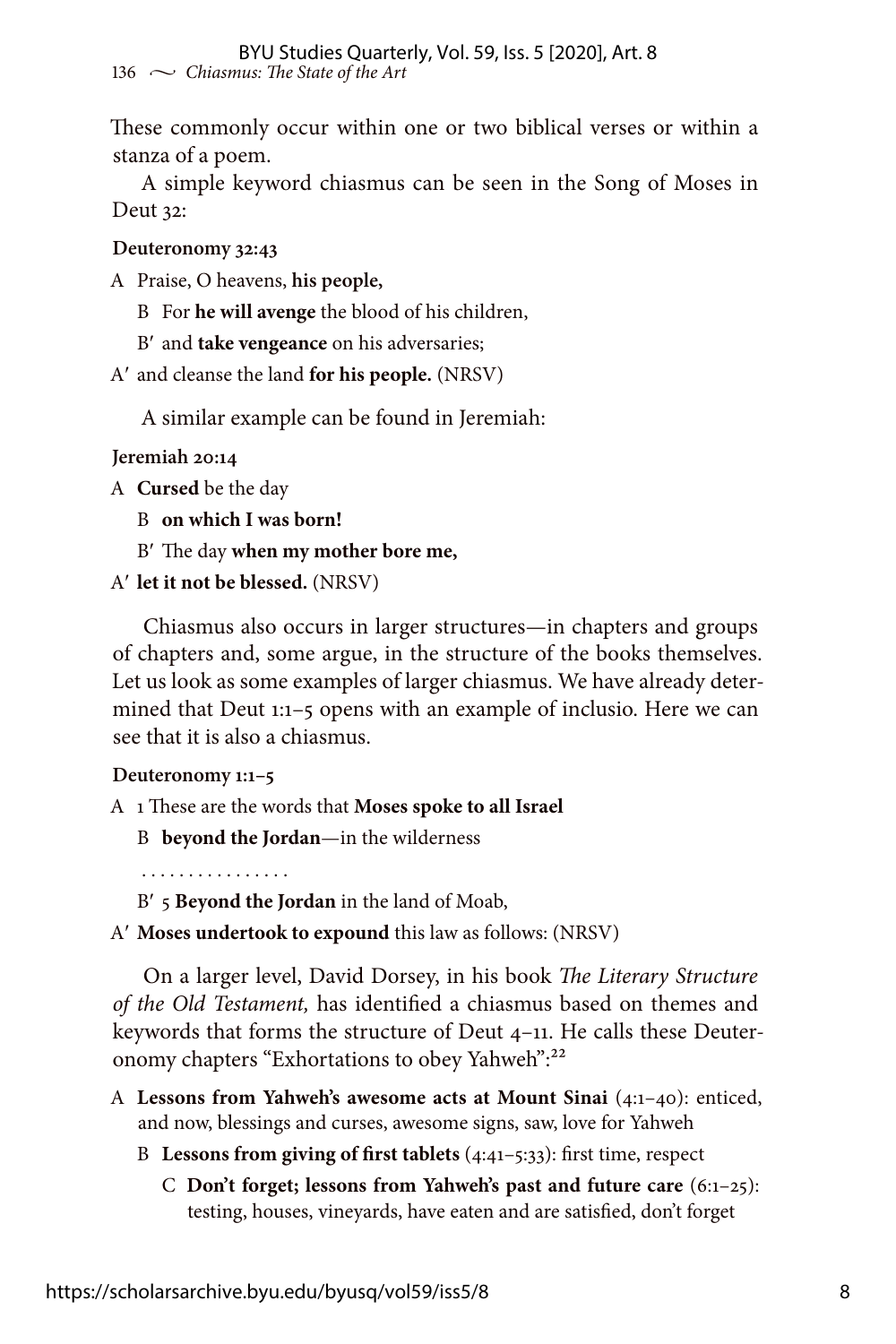- D CENTER: **Completely destroy the Canaanites** (7:1–26)
- C′ **Don't forget; lessons from Yahweh's past and future care** (6:1–2; 8:1): testing, houses, vineyards, have eaten and are satisfied, don't forget
- B′ **Lessons from giving of first tablets** (9:1–10:11): first time, respect
- A′ **Lessons from Yahweh's awesome acts in Egypt and wilderness** (10:2–11:32): enticed, and now, blessings and curses, awesome signs, saw, love for Yahweh

Similarly, Dorsey identifies a large chiasmus in Jer 1–12 that he calls "Jeremiah's call and introductory message of condemnation": 23

Introduction: **Jeremiah's Call: Dialogue between God and Jeremiah** (1:1–19)

- A **Condemnation of Judah: marital unfaithfulness** (2:1–3:5): Exodus, good land, ancestors, cry out, gods and towns, time of trouble
	- B **Condemnation of Israel for idolatry** (3:6–4:2): idolatry, nations
		- C **Disaster from the north** (4:3–6:30): from the north, gather together and flee, Dan, horses, "peace, peace"
			- D CENTER: **Temple message: Call to Repentance** (7:1–8:3)
		- C′ **Disaster from the north** (8:4–9:25): from the north, gather together and flee, Dan, horses, "peace, peace"
	- B′ **Condemnation of house of Israel for idolatry** (10:1–25): idolatry, nations
- A′ **Condemnation to Judah: covenantal unfaithfulness** (11:1–17): Exodus, good land, ancestors, cry out, gods and towns, time of trouble
- Conclusion: **Jeremiah's Complaint: Dialogue between God and Jeremiah**   $(11:18-12:17)$

## **Four Kinds of Distinctive Chiasmus in Deuteronomy and Jeremiah**

Various scholars have identified four distinctive forms of chiasmus in Deuteronomy that may have provided a rhetorical prototype for Jeremiah. This does not necessarily mean that these forms of chiasmus are unique to Deuteronomy and Jeremiah but that they are suggestive of Deuteronomy providing a prototype for similar figures in Jeremiah. It could be argued that these four distinctive forms of chiasmus are representative of seventh-century Judahite rhetorical tradition. The four distinctive forms are:

- 1. Chiasmus of Speaker
- 2. Chiasmus in the Position of Completing a Unit of Text
- 3. Chiasmus Where Particles Create Semi-chiasmus in the Middle Two Cola of Four Cola Units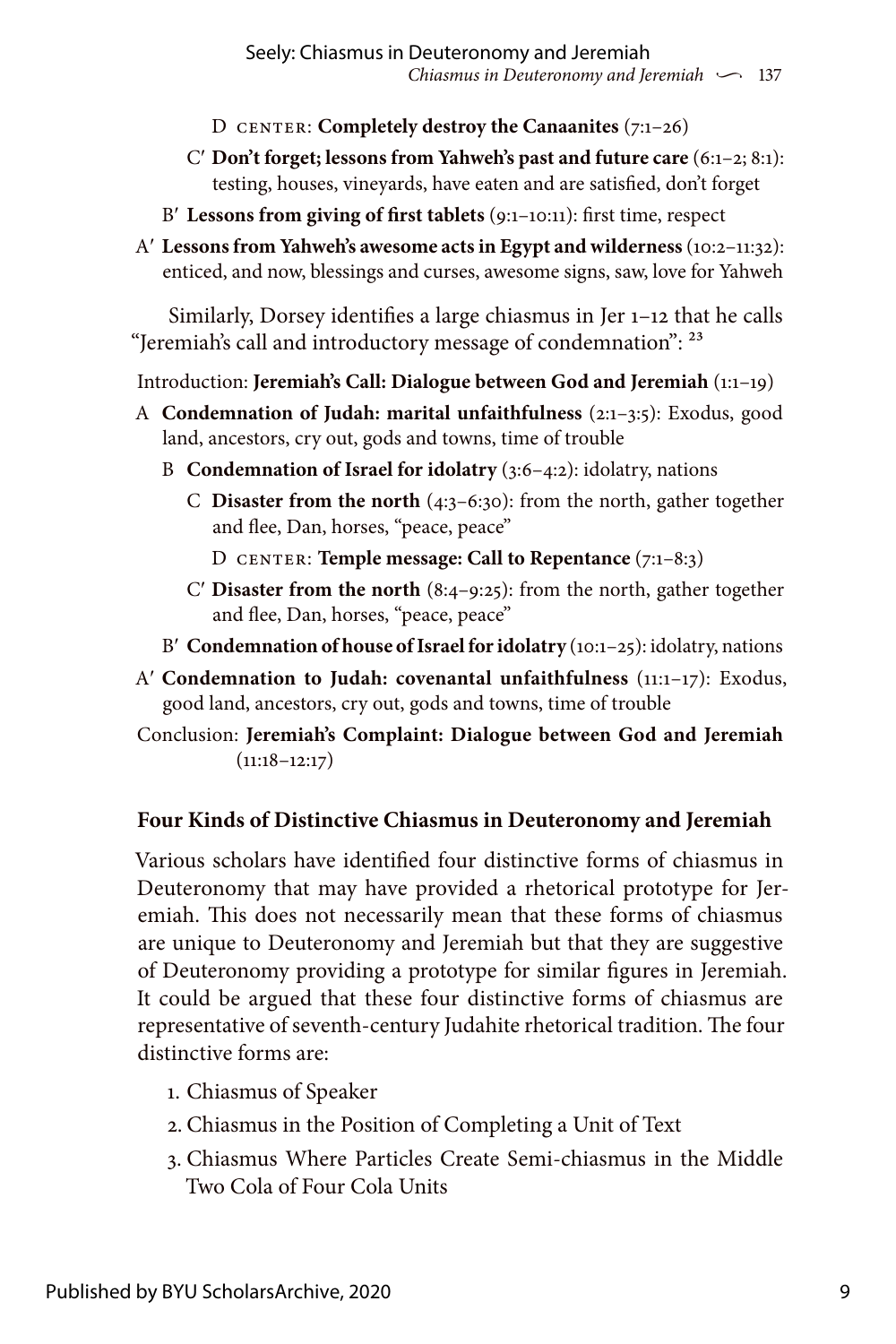4. Chiasmus Where Rhetorical Questions Occur in the Middle of the Structure

**1. Chiasmus of Speaker:** A distinctive form of chiasmus in Deuteronomy is the chiasmus of speaker. This means that the inversion in the chiasmus is not with the themes or the keywords of the passage, but rather with the speakers.

Deuteronomy 1:20–31 illustrates a chiasmus of speakers. This type of chiasmus was first noted by Lohfink in 1960 and later discussed by Moran.<sup>24</sup> Lundbom describes this chiastic structure as follows: "In Deut. 1:20–31, Moses narrates in the first person, introducing the *direct address* of each of the participants in the discussion—including himself—in chiastic fashion."25

#### **Deuteronomy 1:20–31**

|             | $1:20-21$ A Moses   |                                                             |
|-------------|---------------------|-------------------------------------------------------------|
| 1:22        | <b>B</b> People     |                                                             |
| $1:23 - 24$ | C Moses             |                                                             |
| 1:25        | to us."             | D Spies "It is a good land that the Lord your God is giving |
| 1:26        | $C'$ Moses          |                                                             |
|             | $1:27-28$ B' People |                                                             |
| $1:29-31$   | A' Moses            |                                                             |

The same rhetorical figure of chiasmus of speaker is found in Jer 8:18–21.<sup>26</sup> In this passage Jeremiah speaks first  $(v, 8)$  and then he speaks on behalf of the people (v. 19ab). In the center of the chiasmus, Yahweh speaks (v. 19c), then Jeremiah speaks again on behalf of the people  $(v. 20)$ , and finally Jeremiah concludes  $(v. 21).^{27}$ 

#### **Jeremiah 8:18–21**

A **Jeremiah** 18: My joy is gone, grief is upon me, my heart is sick.

- B **Jeremiah for the People** 19ab: Hark, the cry of my poor people from far and wide in the land: "Is the Lord not in Zion? Is her King not in her?"
	- C **YHWH** 19c: "Why have they provoked me to anger with their images, with their foreign idols?"
- B′ **Jeremiah for the People** 20: "The harvest is past, the summer is ended, and we are not saved."
- A′ **Jeremiah** 21: For the hurt of my poor people I am hurt, I mourn, and dismay has taken hold of me. (NRSV)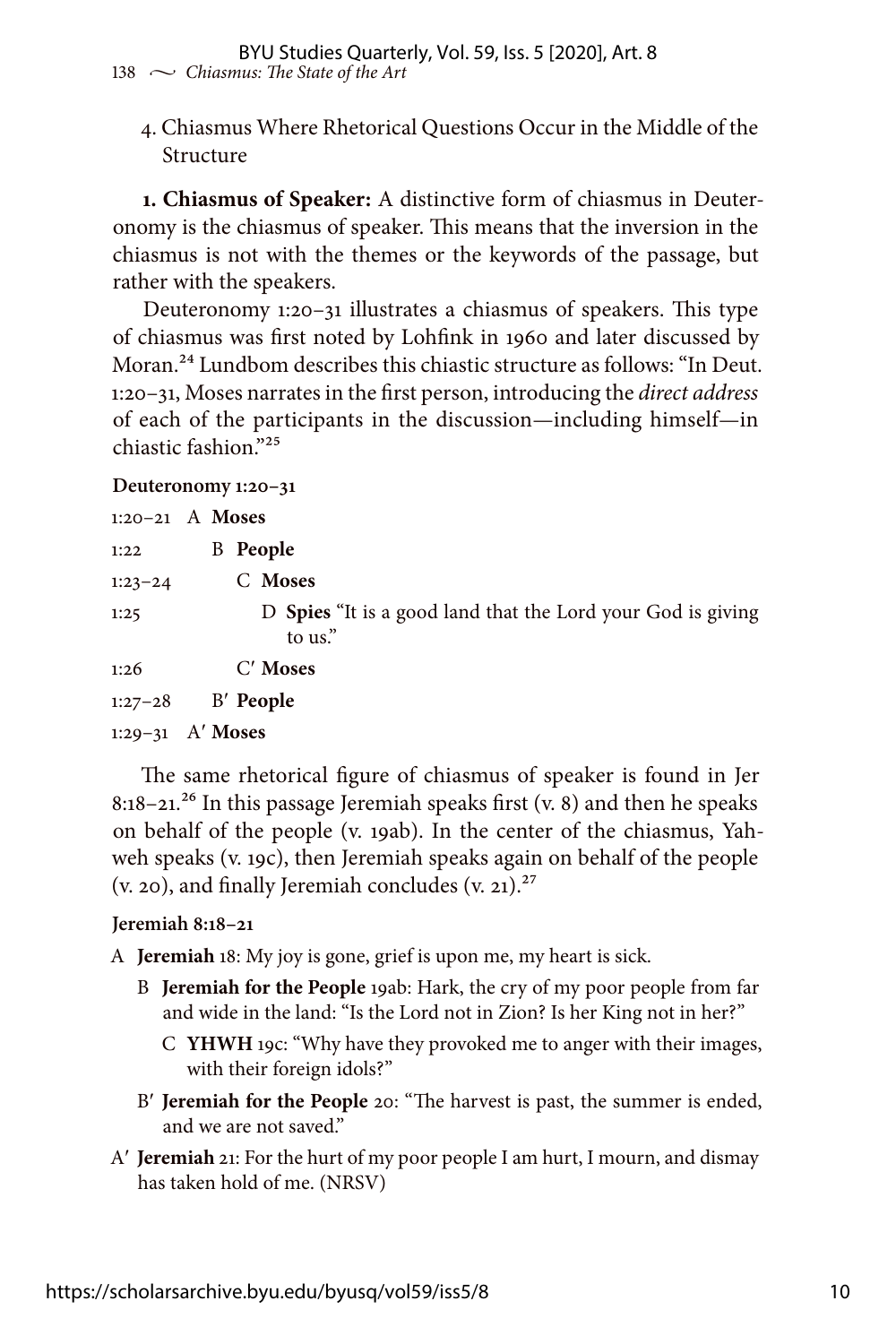Another example of chiasmus of speaker is found in Jer 5:1–8 where the chiasmus alternates between the words of Yahweh to the search party and Jeremiah, of Jeremiah to Yahweh, and then of Jeremiah to himself. It begins and ends with the words of Yahweh to the search party (vv. 1–2 // 7–8). The second and fourth speaker is Jeremiah speaking to Yahweh (vv.  $3$  //  $5c-6$ ) and in the center Jeremiah speaks to himself  $(4-5b)^{28}$ 

**2. Chiasmus in the Position of Completing a Unit of Text:** A second distinctive type of chiasmus is where the chiasmus is placed in the position of completing a unit of text. This type of chiasmus is most frequently used to complete poetry—usually occurring at the end of a poem or a stanza. The following is an example of a key-word chiasmus completing the Song of Moses:

## **Deuteronomy 32:43**29

A Give **his people** ringing acclaim, O nations,

- B For the blood of his servants **he will avenge**,
- B′ yes, **he will return vengeance** to his adversaries,
- A′ And atone for his land, **his people**.

Other examples include Deut 32:9 and Deut 32:18 where chiastic structures complete poetic stanzas.<sup>30</sup>

#### **Deuteronomy 32:9**

A Indeed **the Lord's portion**

- B was **his people,**
- B′ **Jacob**
- A′ **his allotted share.**

## **Deuteronomy 32:18**

A The Rock **that begot you**

- B **you neglected;**
- B′ **And you forgot** the God

## A′ **who gave you birth.**

Comparable examples appear in Jeremiah where a chiasmus ends a stanza of a poem:

**Jeremiah 4:9c**

- A And **they shall be appalled**
	- B **The priests**
	- B′ And **the prophets**
- A′ **Shall be astounded**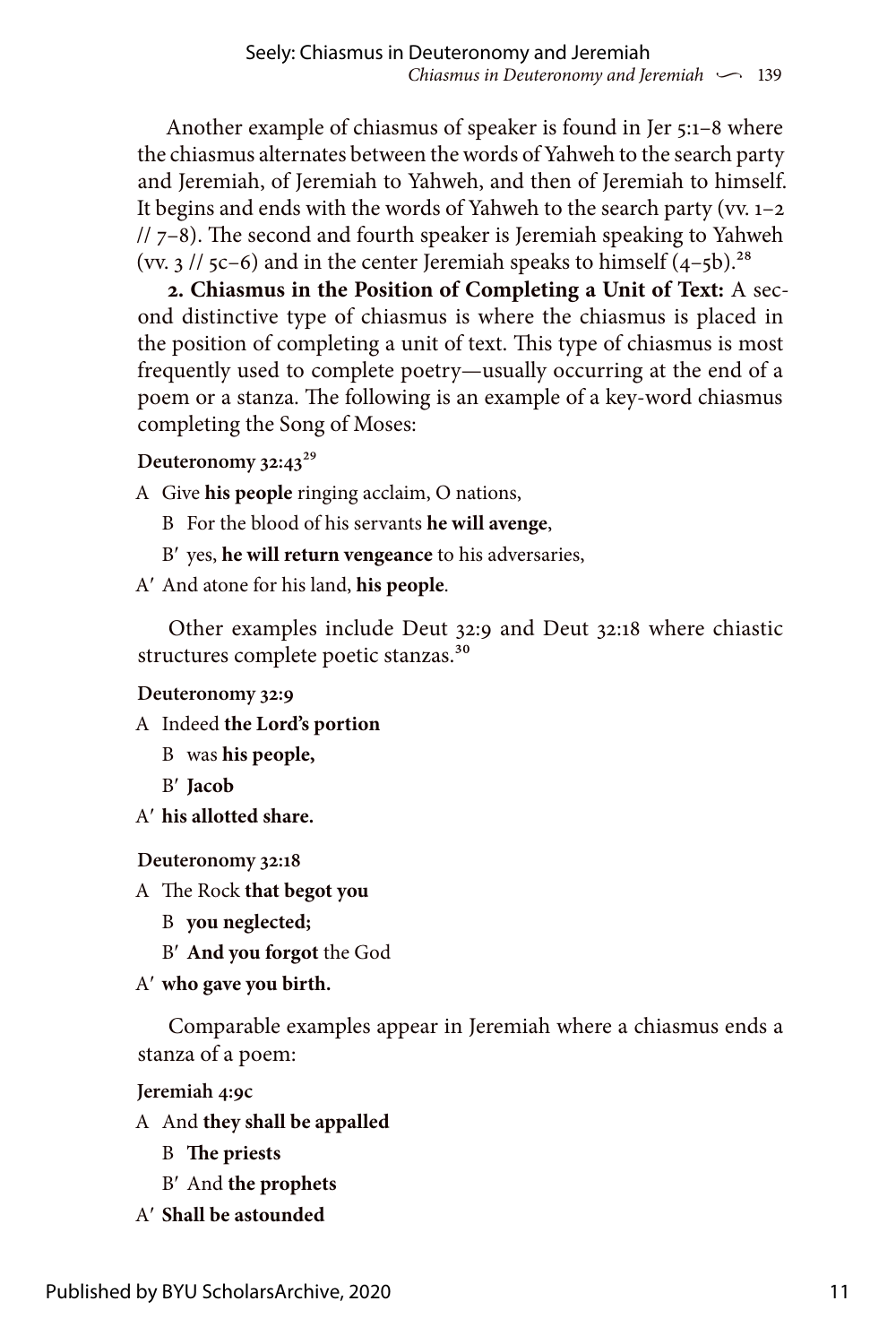#### **Jerermiah 6:21b**

A **And they shall stumble** against them

- B **fathers and sons** together
- B′ **neighbor and friend**

#### A′ **shall perish**

**3. Chiasmus Where Particles Create Semi-chiasms in the Middle Two Cola of Four-Cola Units:** A third distinctive form of chiasmus found in Deuteronomy and Jeremiah is where Hebrew particles are found in the middle two cola of a four-cola unit. See the following examples: $31$ 

#### **Deuteronomy 32:27**

Had I not feared provocation by the enemy

**lest** their adversaries should judge amiss

**lest** they should say, "Our hand is triumphant

Yahweh has not wrought all this."

Lundbom argues that this construction in Deuteronomy may have provided Jeremiah with a prototype.<sup>32</sup> The following are examples of chiasmus with Hebrew particles in the two-center cola:

**Jeremiah 9:21 [9:22 Engl]** The dead bodies of men shall fall **like** dung on the open field **like** sheaves after the reaper And none shall gather them.

#### **Jeremiah 13:16a**

Give glory to Yahweh your God

**before** it grows dark

**before** your feet stumble

on the mountains at twilight.

**4. Chiasmus Where Rhetorical Questions Occur in the Middle of the Structure:** Deuteronomy and Jeremiah are both known for their hortatory or their homiletical styles. Moses and Jeremiah are preachers. Moses, in his prose speeches in Deuteronomy, and Jeremiah, in his poetic speeches, often dramatize their messages with rhetorical speeches or questions coming from the mouth of God. Examples of the usage of rhetorical questions in Deuteronomy and Jeremiah include: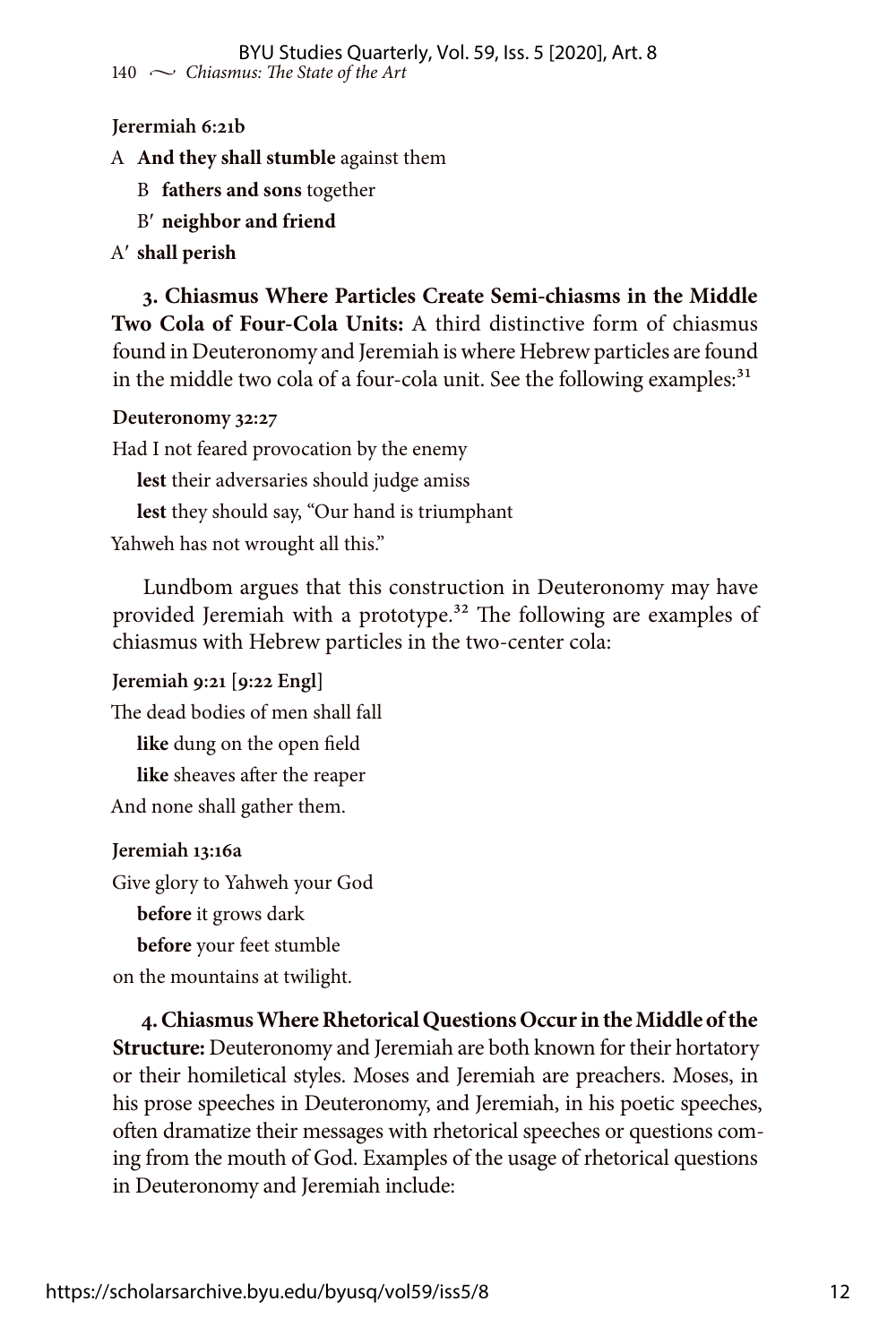## **Deuteronomy 4:7–8**

- 7 For what other great nation has a god so near to it as the Lord our God is whenever we call to him?
- 8 And what other great nation has statutes and ordinances as just as this entire law that I am setting before you today? (NRSV)

## **Deuteronomy 32:6**

Is not he your father, who created you,

who made you and established you? (NRSV)

## **Jeremiah 2:31–32**

31 Have I been a wilderness to Israel,

or a land of thick darkness?

Why then do my people say, "We are free,

we will come to you no more"?

32 Can a girl forget her ornaments,

or a bride her attire?

Yet my people have forgotten me,

days without number. (NRSV)

One of the conventions shared by both books is to place the rhetorical questions in the center of a chiasm. See for example the passage in Deut  $4:1-14$ :<sup>33</sup>

## A (4:1) **hear the statutes and decrees which I am teaching you to observe**

- B (4:2) you shall **not add** to what I command you **nor subtract** from it
	- C (4:3) **You have seen with your own eyes**
		- D (4:4) you, who clung to the LORD, **are all alive today**
			- E (4:5–6) **Look**
				- F (4:7) **For what other great nation** has a god so near to it as the Lord our God is whenever we call to him?
				- F′ (4:8) 8 **And what other great nation** has statutes and ordinances as just as this entire law that I am setting before you today?
			- E′ (4:9) Do not forget the things which **you yourselves have seen**
		- D′ (4:10) they may learn to fear me **as long as they live**

## C′ (4:11–12) **saw no form**

B′ (4:13) he **wrote** on two tablets of stone

## A′ (4:14) **to teach you the statutes and decrees which you are to observe**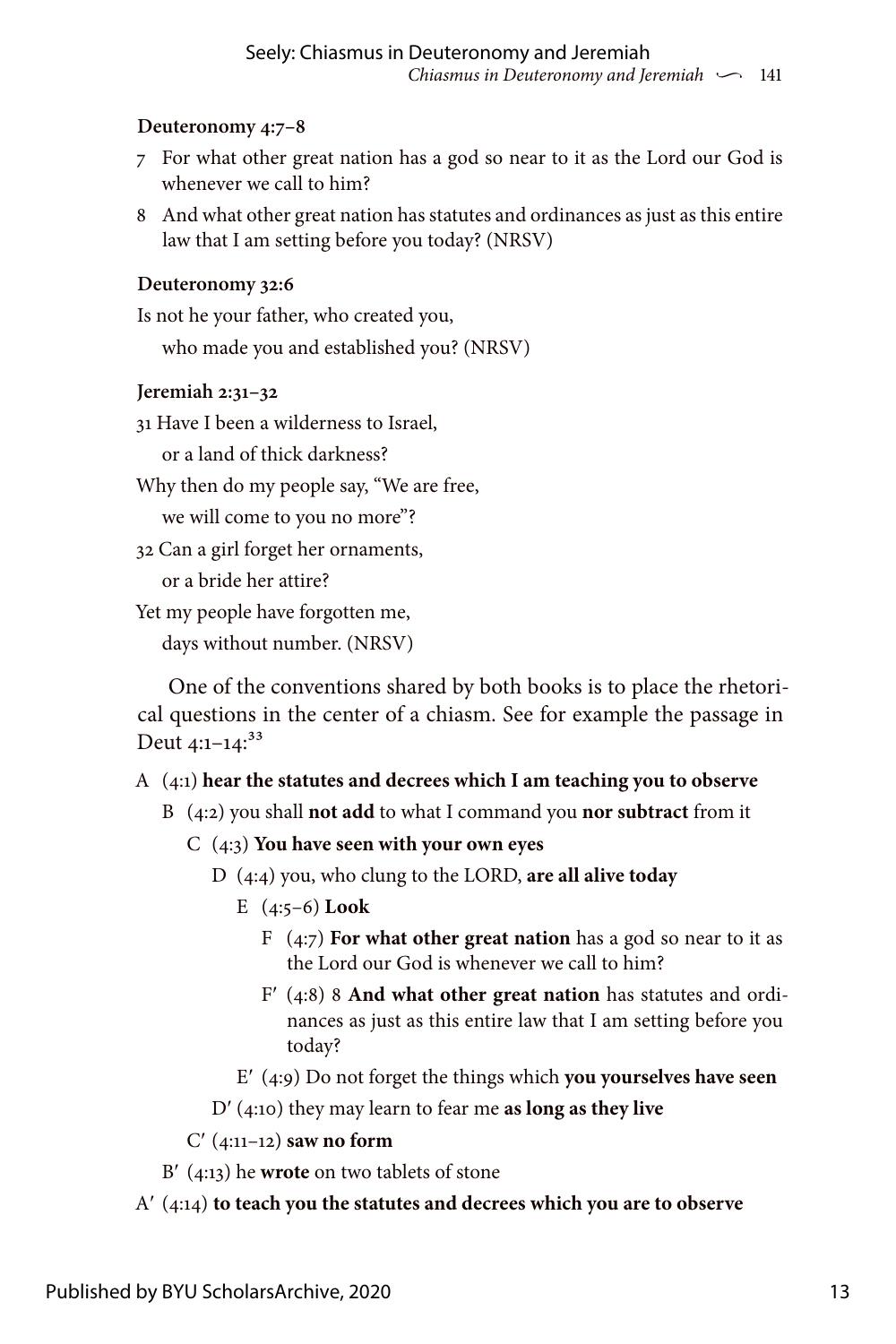See also the rhetorical questions in the center of Jer 8:18–21, in a chiasmus that we have already discussed as an example of speaker chiasmus above:

A My joy is gone, grief is upon me, my heart is sick (18)

- B Hark a cry, "Is Yahweh not in Zion? Is her king not in her?" (19)
	- C CENTER Why then have they provoked me to anger with their images and with their foreign idols? (20)

B′ The harvest is past, the summer is ended, and we are not saved

A′ I mourn, dismay has taken hold of me (21)

#### **Rhetorical Studies and the Book of Mormon**

The observations about the four distinctive rhetorical features in Deuteronomy and Jeremiah may be useful to Book of Mormon studies. Noel Reynolds noted: "The growing understanding of and appreciation for Hebrew rhetoric of the 7th century BCE, suggests strongly that we should look at the writings of Nephi who was born and educated in 7th century Jerusalem, and who opens his narrative telling us that 'I was taught somewhat in all the learning of my father' (1 Nephi 1:1), to see if the insights of rhetorical criticism might provide us with new insights."<sup>34</sup> Deuteronomy is well-attested in the Book of Mormon, and prophecies of Jeremiah were contained on the Brass Plates (1 Nephi 5:13). John Welch has identified several examples of possible legal evidence in the Book of Mormon from Jeremiah.<sup>35</sup>

Beginning with the work of John Welch, Book of Mormon scholars have noted and discussed chiasmus in their analyses of the Book of Mormon.36 In 1992, Donald Parry produced a version of the Book of Mormon text that was reformatted to show parallelistic patterns in the Book of Mormon in which he identified numerous possible examples of chiasmus.37 More recently, Book of Mormon scholars have begun to notice the importance of the rhetorical device of inclusio as well.<sup>38</sup> Just as the study of chiasmus has led to many insights in the Book of Mormon there is much work to be done in the study of inclusio in the Book of Mormon. Latter-day Saint readers of the Book of Mormon have long noted the repetition of important themes throughout the Small Plates and the Book of Mormon as a whole. For example, the keywords and themes of a passage in 1 Nephi 1:20 which states, "But behold, I, Nephi, will show unto you that the tender mercies of the Lord are over all whom he hath chosen," have been noted to appear throughout 1 Nephi (1:14; 8:8; 21:10, 13) and 2 Nephi (2:8, 12, 26; 9:8, 19; 11:5; 19:17; 24:1), indicating a major theme of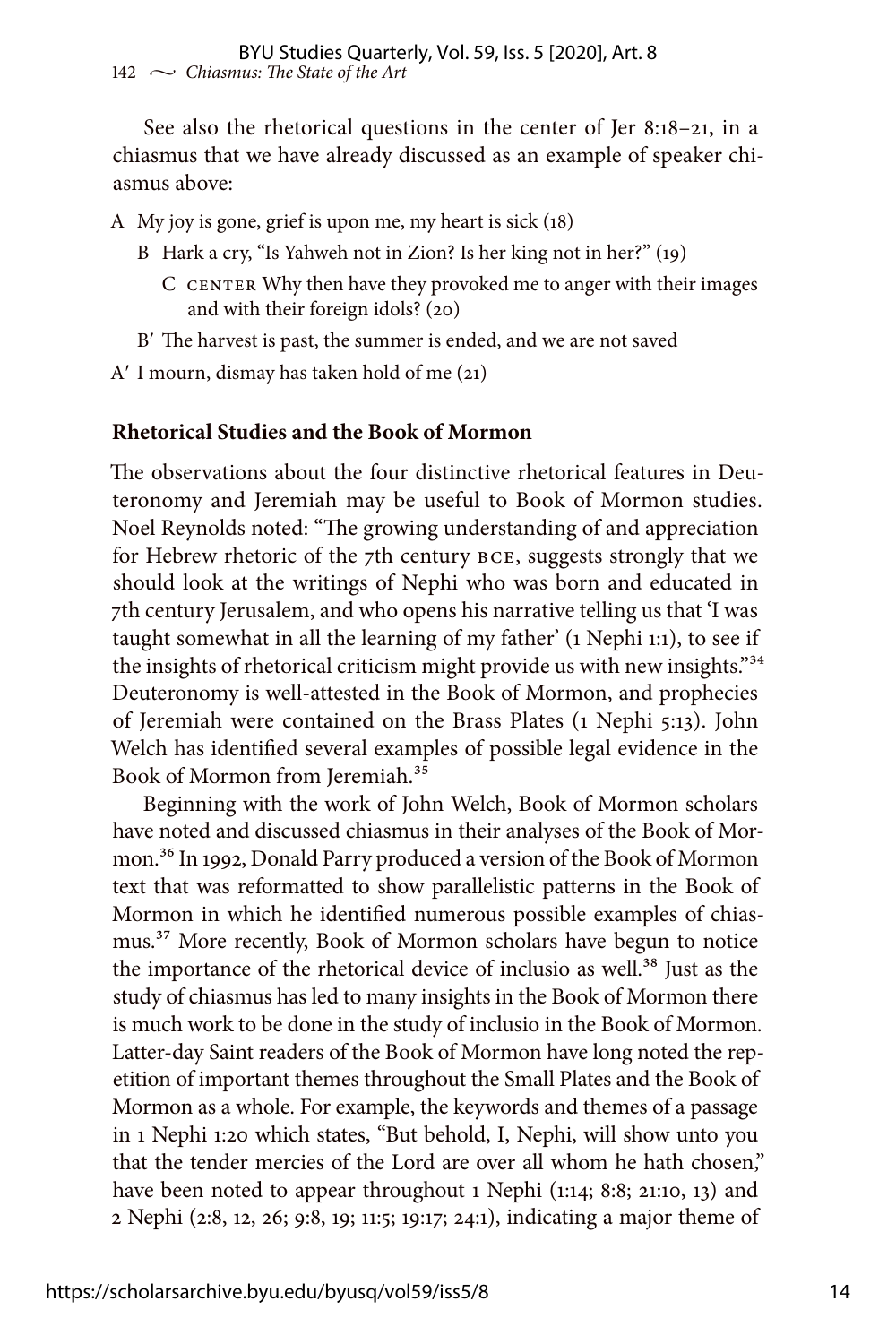Nephi's work. And yet, I am not aware of a study that identifies these as possible examples of inclusio. There are many similar examples of repetition that may be functioning as inclusios to be explored.

The four types of distinctive chiasmus in Deuteronomy and Jeremiah as integral parts of the rhetorical tradition of the seventh century in Judah may be useful in further study of the Book of Mormon. Examples of all four distinctive uses of chiasmus can be found in the Book of Mormon.

**1. Chiasmus of Speaker:** While I have not yet located an example of a chiasmus of speaker in the Book of Mormon, we can point to a similar example involving the reversal of the subjects in the text. In Nephi's interpretation of the block of Isaiah chapters that he has inserted into his record in 2 Nephi 12–24 that equal Isa 2–14, he gives a long historical discussion of how these Isaiah passages may help illuminate the history of the Jews, the Lehites, and the Gentiles. Nephi presents this discussion in a chiastic form—that also turns out to coincide with the historical order of the visit of the Savior to the three peoples and their acceptance of the Book of Mormon:39

**2 Nephi 25–31**

- A 25:9–30 **Jews**: Messiah goes to Jews and is rejected
	- B 26:1–18 **Lehites/Nephites**: Christ visits the Nephites and is accepted then later rejected
		- C 26:19–30:14 **Gentiles**: pride of the Gentiles
		- C′ 31:1–2: **Gentiles**: Gentiles accept the Book of Mormon and Christ
	- B′ 31:3: **Lehites/Lamanites**: Lamanites accept the Book of Mormon and Christ

A′ 31:4–8 **Jews**: Jews accept the Book of Mormon and Christ

**2. Chiasmus in the Position of Completing a Unit of Text:** Numerous examples of chiasms can be found in completing a stanza or a unit of text in the Book of Mormon.40 See, for example, the chiasmus that bridges the modern divisions in 1 Nephi chapters 1 and 2:

## **1 Nephi 1:20**

1:20: A and they also **sought** his **life**, that they might **take it away**.

- B But behold, I, Nephi, will show unto you that the tender mercies of the Lord are over those whom he hath chosen, **because** of their **faith**, to make them mighty even unto the power of deliverance.
- 2:1: C For behold, it came to pass that the Lord **spake unto my father**, yea, *even in a dream*.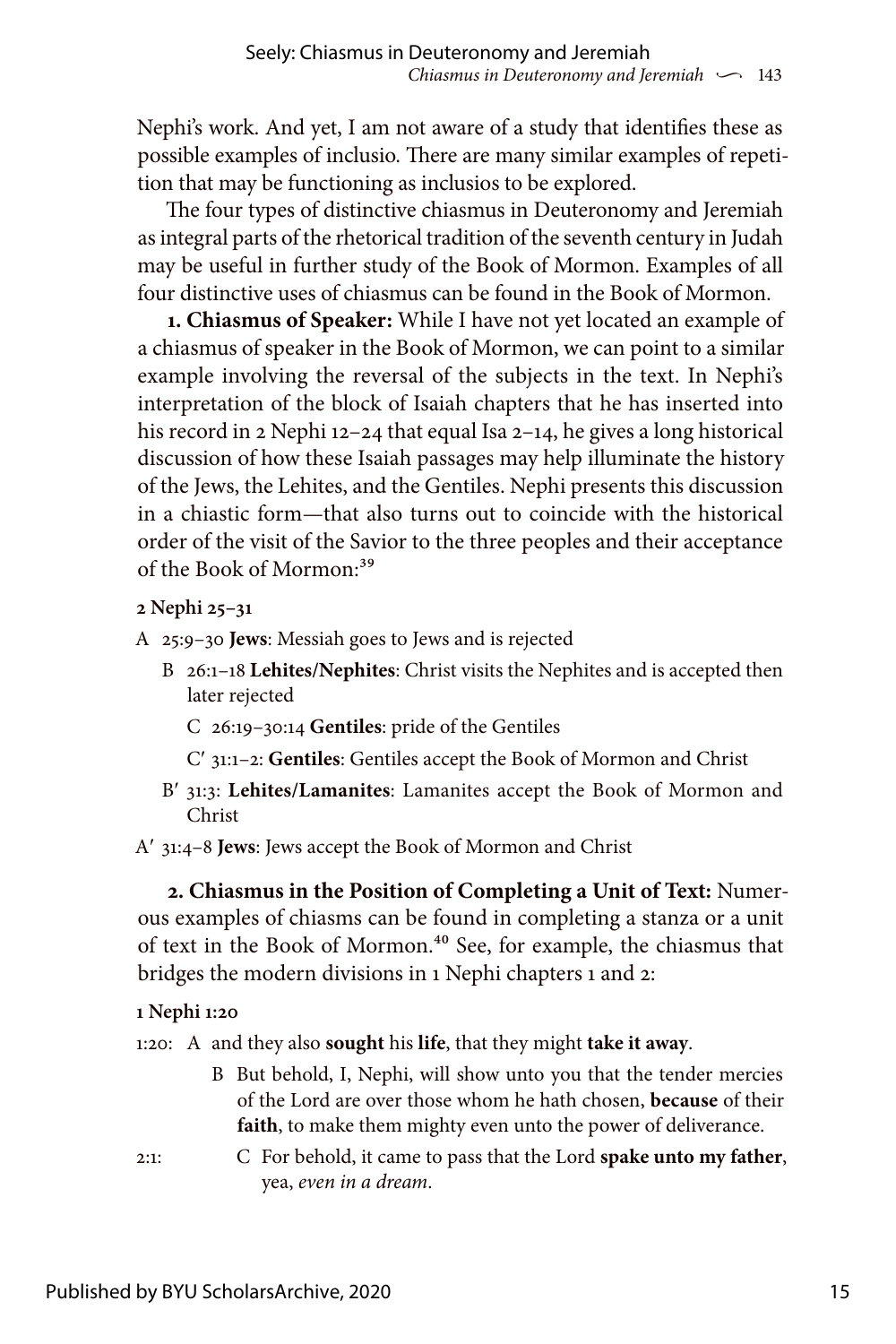- C′ and **said unto him**: Blessed art thou, Lehi, because of the things which thou hast done;
- B′ and **because** thou hast been **faithful** and declared unto this people the things which I commanded thee, behold

## A′ **they seek to take away thy life**.

Incidentally, this chiasmus contains Nephi's introduction of the theme of tender mercies that will be repeated throughout 1 and 2 Nephi. The next occurrence in 1 Nephi of the phrase "tender mercies" also occurs in the center of a chiasmus in 1 Nephi 8:8 that ends the first unit of Lehi's vision of the tree of life:

#### **1 Nephi 8:8**

A I began to **pray unto the Lord**

B that he would have **mercy** on me,

- B′ according to the multitude of his **tender mercies**
- A′ And it came to pass that after I had **prayed unto the Lord**

A simple chiasm also ends Alma's sermon in Alma 5.

## **Alma 5:62**

A **I speak** by way of command unto you

B **that belong to the church**

B′ and unto **those who do not belong to the church**

A′ **I speak** by way of invitation.

**3. Chiasmus Where Particles Create Semi-chiasmus in the Middle Two Cola of Four-Cola Units:** Examples where a semi-chiasmus occurs in the middle two cola of a four-cola unit may be much harder to spot in an English translation than in the Hebrew biblical text. Nevertheless, there are some examples in the Book of Mormon. Some Book of Mormon examples tend to modify the second particle with a conjunction.

**2 Nephi 3:1**

## A **Thou wast born**

B **in** the wilderness of mine afflictions;

B′ **yea, in** the days of my greatest sorrow

A′ **did thy mother bear thee.**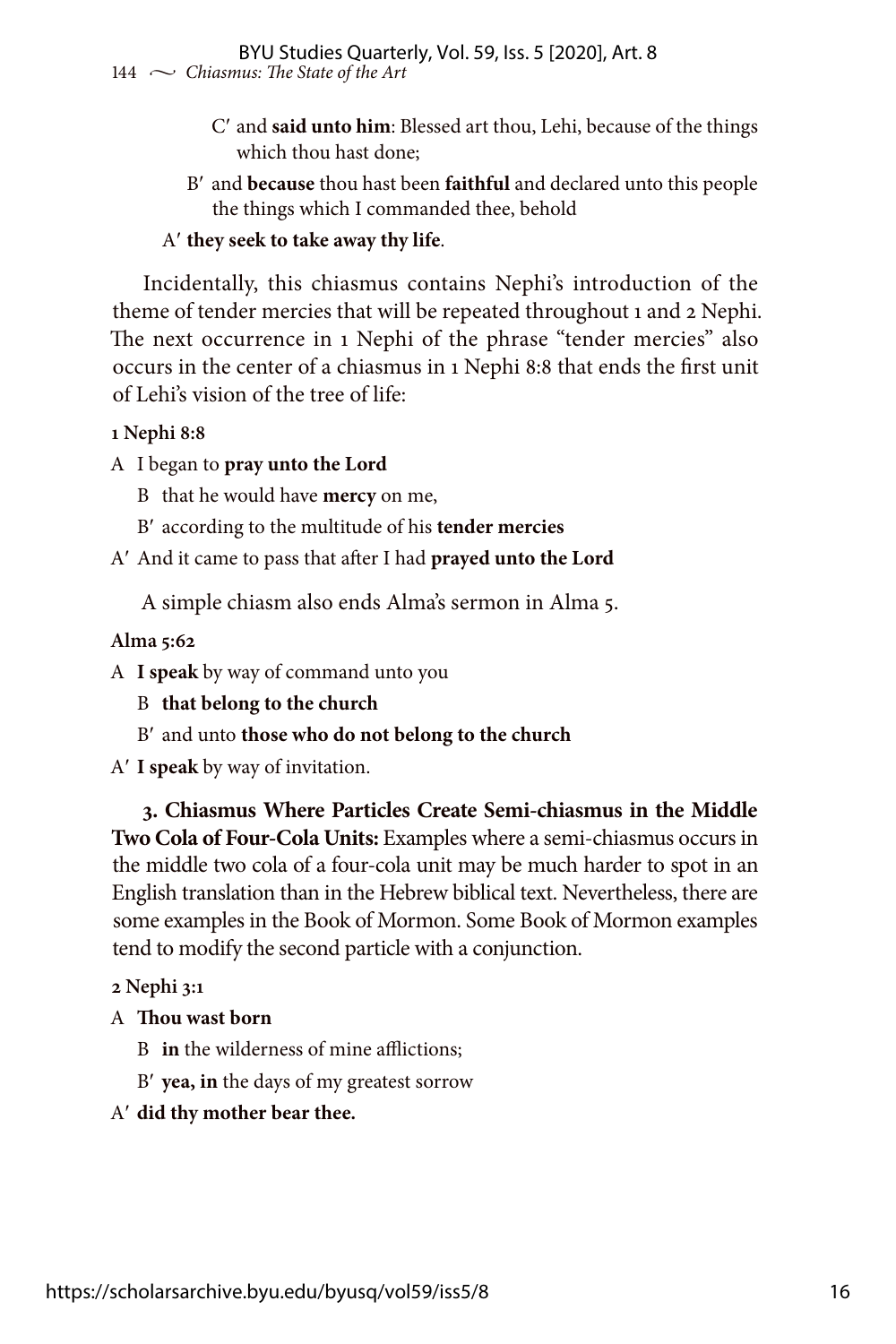## **Mosiah 29:20**

- A But behold, **he did deliver them**
	- B **because** they did humble themselves before him;
	- B′ **and because** they cried mightily unto him
- A′ **he did deliver them out** of bondage

## **Alma 34:36**

- A because the Lord hath said **he dwelleth not**
	- B **in** unholy temples,
	- B′ **but in** the hearts of the righteous
- A′ **doth he dwell**.

**4. Chiasmus Where Rhetorical Questions Occur in the Middle of the Structure:** The Book of Mormon, like the books of Deuteronomy and Jeremiah, is a hortatory work. All three books are full of preaching both to contemporary audiences as well as to future audiences. And the preaching in all three books is full of rhetorical questions. Book of Mormon commentators have long noted and discussed the usage of rhetorical questions in the Book of Mormon. 41 A few examples of rhetorical questions from the Small Plates are given below. However, these rhetorical questions have not been identified as occurring within a chiasmus structure.

- 1 Nephi 15:12: Behold, I say unto you, that the house of Israel was compared unto an olive tree, by the Spirit of the Lord which was in our father; and behold are we not broken off from the house of Israel, and are we not a branch of the house of Israel?
- 2 Nephi 31:6: And now, I would ask of you, my beloved brethren, wherein the Lamb of God did fulfil all righteousness in being baptized by water?
- 2 Nephi 31:7: Know ye not that he was holy?
- Jacob 5:48: And because the branches have overcome the roots thereof, behold they grew faster than the strength of the roots, taking strength unto themselves. Behold, I say, is not this the cause that the trees of thy vineyard have become corrupted?

A study of the use and function of rhetorical questions in the Book of Mormon may be productive in terms of coming to a better understanding of the rhetorical features in the Book of Mormon.

In regards to the convention of putting rhetorical questions in the middle of a chiasmus, there is an example of this in 1 Nephi 15: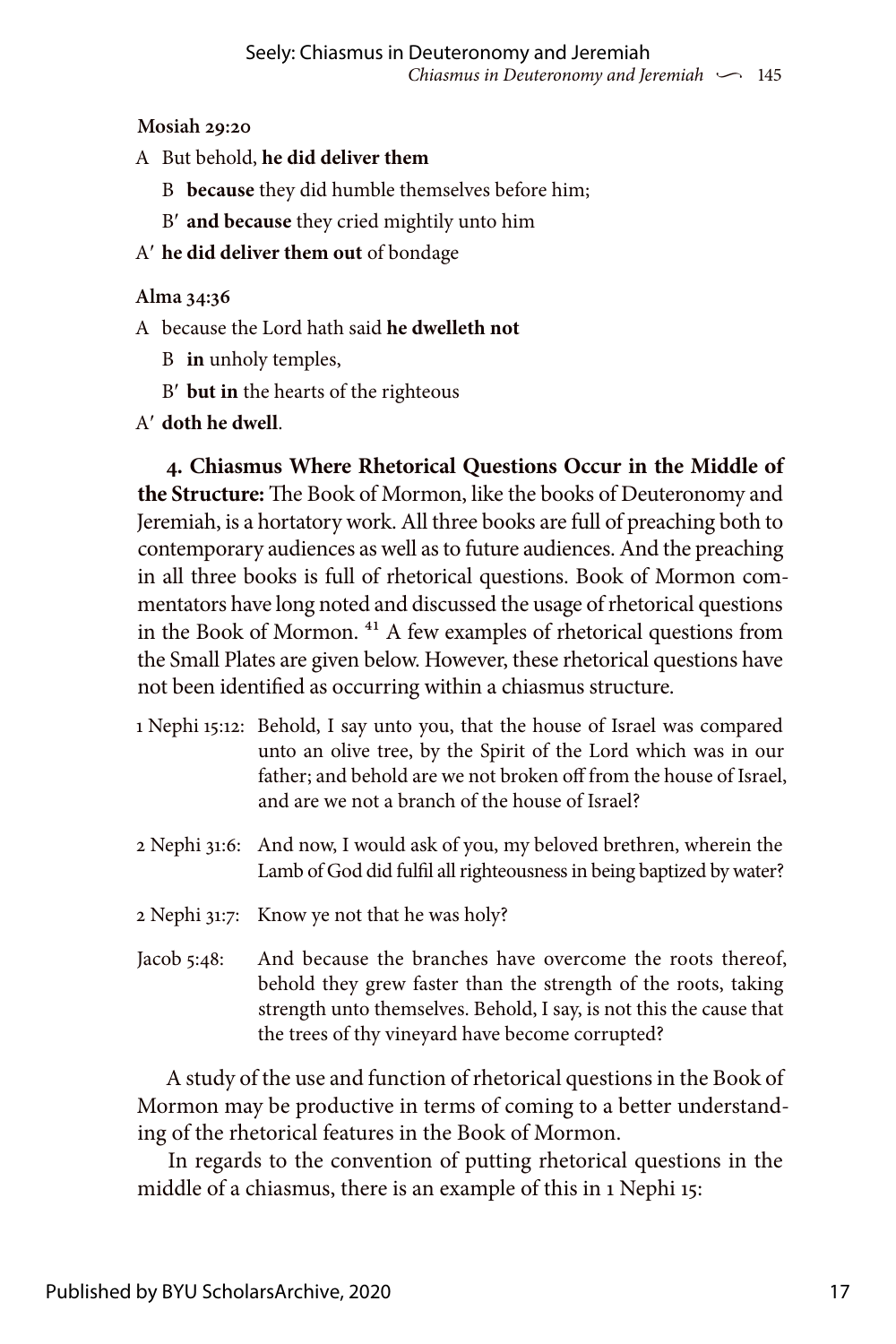#### **1 Nephi 15:7–12**42

- A 7 And they said: Behold, we cannot understand the words which **our father** hath spoken
	- B concerning the natural branches of **the olive-tree**, and also concerning the Gentiles. 8 And I said unto them: Have ye inquired of the Lord?
		- C 9 And they said unto me: We have not; for the Lord maketh no such thing **known unto us**.
			- D 10 *Behold, I said unto them: How is it that ye do not keep the commandments of the Lord?*
				- E *How is it that ye will perish, because of the hardness of your hearts?* F 11 *Do ye not remember the things which the Lord hath said?—*
				- E′ If ye will not **harden your hearts**, and ask me in faith, believing that ye shall receive,

D′ with diligence in **keeping my commandments**,

- C′ surely these things shall be made **known unto you**.
- B′ Behold, I say unto you, that the house of Israel was compared unto an **olive-tree**,

A′ by the Spirit of the Lord which was in **our father**;

Likewise, three rhetorical questions are placed in the center of a chiasmus in verse 4 in 2 Nephi 29:3–6. $43$ 

- A 3 And because my words shall hiss forth—many of the Gentiles shall say: **A Bible! A Bible! We have got a Bible, and there cannot be any more Bible.**
	- B 4 But thus saith the Lord God: **O fools,** they shall have a Bible;
		- C and it shall proceed forth from the Jews, **mine** ancient covenant **people.**
			- D **And what thank they the Jews** for the Bible which they receive from them?
				- E *Yea, what do the Gentiles mean?*
					- F *Do they remember the travails, and the labors, and the pains of the Jews, and their diligence unto me,*
						- G *in bringing forth salvation unto the Gentiles?*
						- G′ 5 *O ye Gentiles,*
					- F′ *have ye remembered the Jews, mine ancient covenant people?*
				- E′ Nay; but **ye have cursed them,** and **have hated them,** and have not sought to recover them.
			- D′ But behold, **I will return all these things upon your own heads;**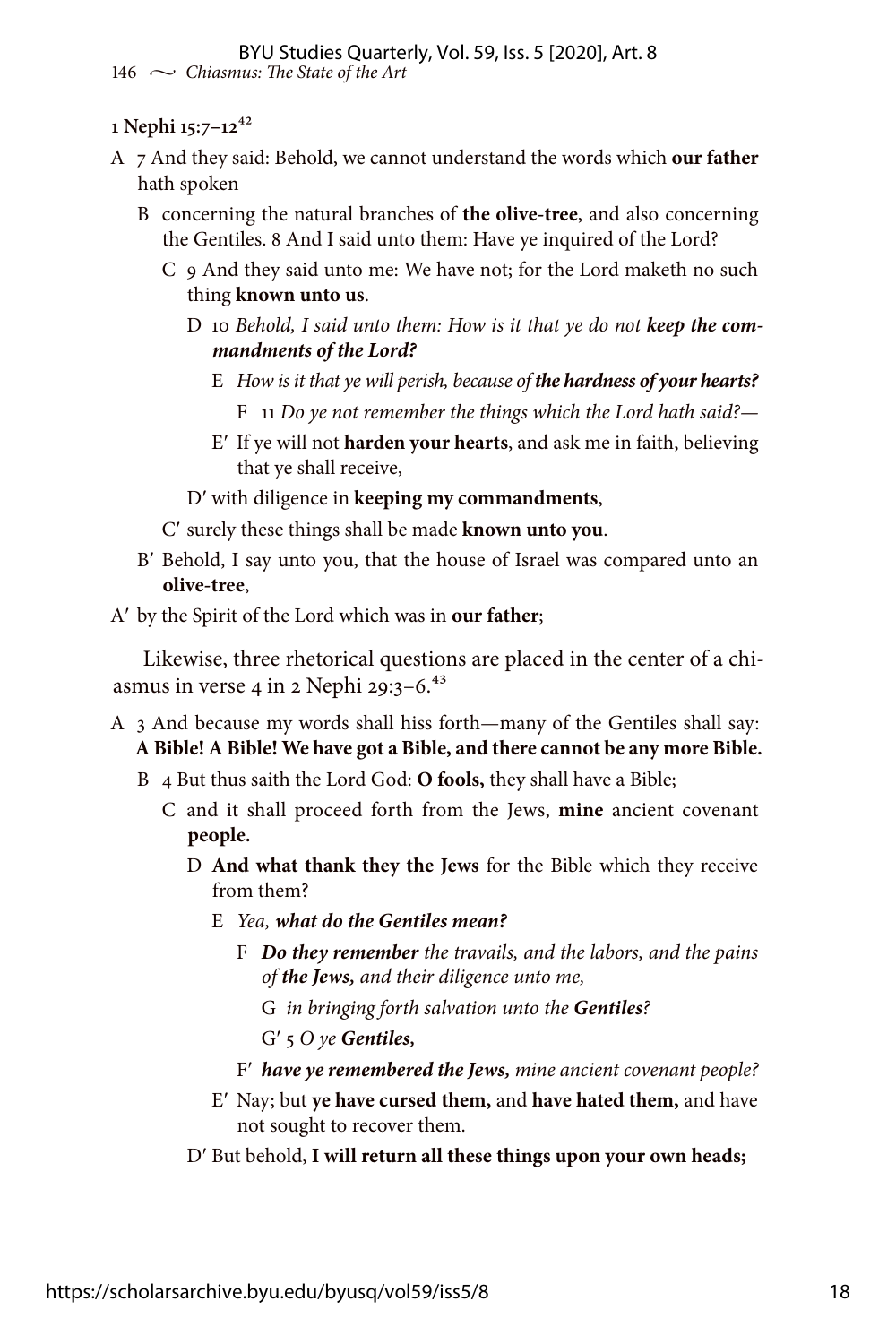- C′ for I the Lord have not forgotten **my people.**
- B′ 6 **Thou fool,** that shall say:
- A′ **A Bible, we have got a Bible, and we need no more Bible.** Have ye obtained a Bible save it were by the Jews?

This paper has included a review of the use and function of inclusio and chiasmus in Deuteronomy and Jeremiah and has shown that these literary patterns are prominent and, in some cases, distinctive features of a seventh-century Judahite rhetorical tradition. Similarly, the discovery of these same literary features in the Book of Mormon can sharpen our reading and study of this ancient book coming from the same period and rhetorical tradition.

In closing, we can remember the words of Bernard Levinson as he speaks of "the pleasures of chiasmus." Professor Levinson reminds us that the "recognition of the structure of the chiasm provides an intellectual (and potentially spiritual) gain for the reader and a sense of pleasure."44

#### *Notes*

1. Brent A. Strawn, "'With a Strong Hand and an Outstretched Arm': On the Meaning(s) of the Exodus Traditions(s)," in *Iconographic Exegesis of the Hebrew Bible / Old Testament: An Introduction to Its Method and Practice* (ed. Izaak J. de Hulster, Brent A. Strawn, and Ryan P. Bonfiglio; Göttingen: Vandenhoeck & Ruprecht, 2015), 103–16.

David Rolph Seely is professor of ancient scripture at Brigham Young University. He is a member of the international team of scholars that translated the Dead Sea Scrolls. Seely's published work involving chiasmus includes the chapter, "Implanting Pious Qualities as a Theme in the Barki Nafshi Hymns" in *The Dead Sea Scrolls Fifty Years after Their Discovery 1947–1999,* presented at the proceedings of the Jerusalem Congress, July 20–25, 1997, and published by the Israel Exploration Society in cooperation with the Shrine of the Book, 2000.

<sup>2.</sup> Moshe Weinfeld, *Deuteronomy and the Deuteronomic School* (Oxford: Clarendon Press, 1972), 329.

<sup>3.</sup> Bernard Levinson has, more than any other modern scholar, brought the function of Seidel's Law into focus and he uses it in his work to recreate how authors and editors appropriate older texts in their work. The principle of Seidel's Law says, "Repetition may reverse the elements of the original. . . . According to this principle, citation within the Hebrew Bible frequently reverses the elements of the source text." See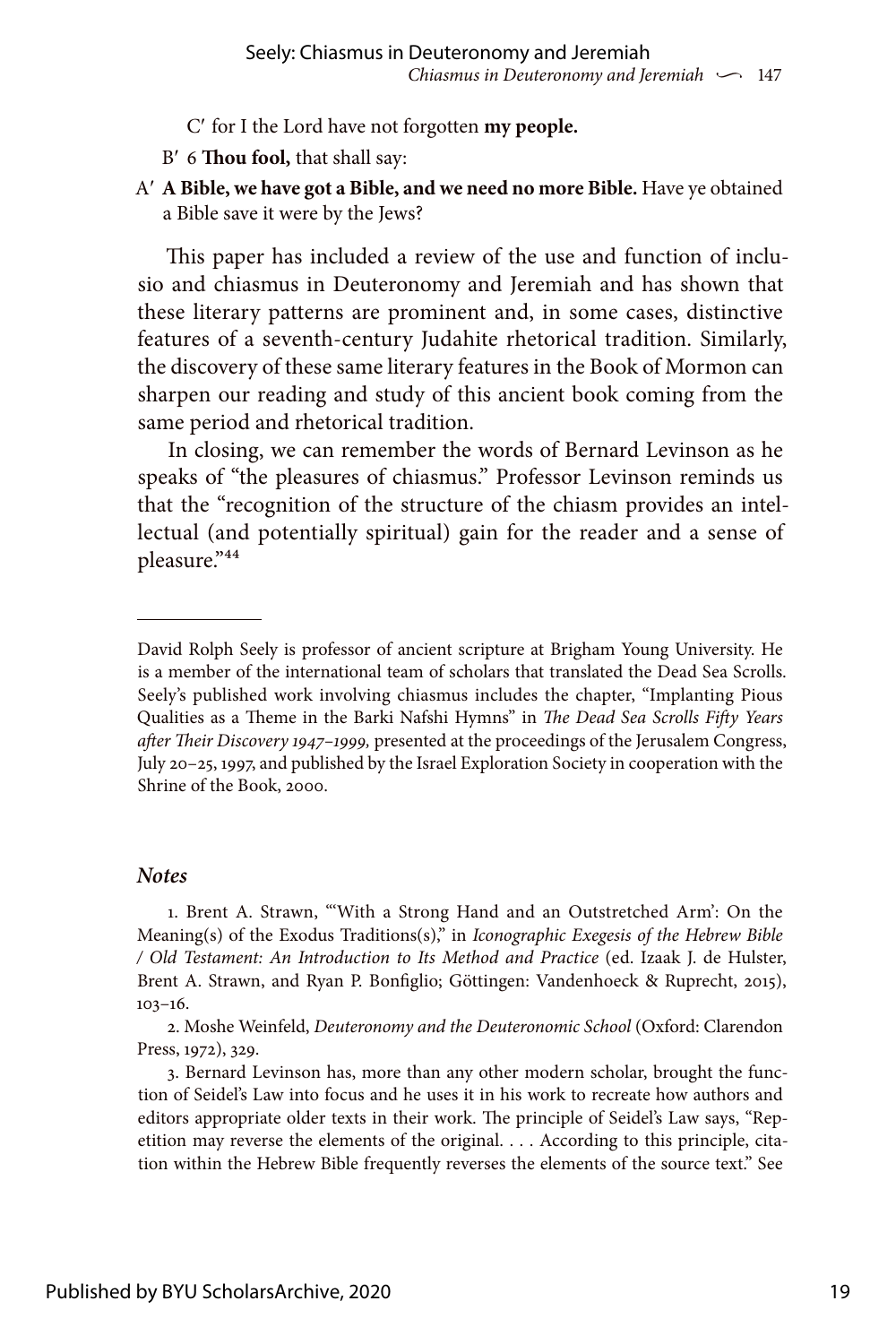Bernard M. Levinson, *Deuteronomy and the Hermeneutics of Legal Innovation* (Oxford: Oxford University Press, 1997), 18–19. Another prominent biblical scholar Marc Brettler explains Seidel's Law thusly: "In the Bible, such reversal [Seidel's Law] indicates that a later source is citing an earlier one—it functions like quotations marks in English." Marc Brettler, *How to Read the Bible* (3d ed.; Philadelphia: Jewish Publication Society, 2005), 178.

Book of Mormon scholars have noted occurrences of Seidel's Law in the Book of Mormon. See David E. Bokovoy and John A. Tvedtnes, "Seidel's Law," in *Testaments: Links between the Book of Mormon and the Hebrew Bible* (Tooele, UT: Heritage Press, 2003), 56–60.

4. S. R. Driver, *A Critical and Exegetical Commentary on Deuteronomy* (Edinburgh: T. & T. Clark, 1896), xlvii. For a comprehensive study of the usage of Deuteronomy in Jeremiah, see Nathan Mastnjak, *Deuteronomy and the Emergence of Textual Authority in Jeremiah* (Tübingen: Mohr Siebeck, 2016).

5. See Moshe Weinfeld, "Introduction," in *Deuteronomy 1–11* (AB; New York: Doubleday, 1991), 1–84; Jack R. Lundbom, *Deuteronomy: A Commentary* (Grand Rapids, MI: Eerdmans, 2013), 6–25.

6. A more complete list and discussion of these similarities can be found in Lundbom, *Deuteronomy,* 37–43.

7. A more complete list of the curses can be found in Lundbom, *Deuteronomy,* 41–42.

8. See Jack R. Lundbom, *Jeremiah: A Study in Ancient Hebrew Rhetoric* (2d ed.; Winona Lake, IN: Eisenbrauns, 1997); Jack R. Lundbom, *Jeremiah 1–20* (AB 21A; New York: Doubleday, 1999); Jack R. Lundbom, *Jeremiah 21–36* (AB 21B; New York: Doubleday, 2004); Jack R. Lundbom, *Jeremiah 37–52* (New York: Doubleday, 2004); Jack R. Lundbom, *Deuteronomy*; and Jack R. Lundbom, *Biblical Rhetoric and Rhetorical Criticism* (Sheffield: Sheffield Phoenix, 2013). Lundbom's collection of essays in *Biblical Rhetoric and Rhetorical Studies* was reviewed by Noel B. Reynolds, "The Return of Rhetorical Analysis to Bible Studies," *Interpreter: A Journal of Mormon Scripture* 17 (2016): 91–98.

9. Jack R. Lundbom, "The Inclusio and Other Framing Devices in Deuteronomy I– XXVIII," *VT* 46 (July 1996): 300.

10. Lundbom identifies and discusses inclusio in Deuteronomy in "Inclusio and Other Framing Devices," 296–315 and throughout his commentary. Likewise, he discusses inclusio in Jeremiah in *Jeremiah: A Study,* 36–81, and throughout his commentary.

11. Adapted from Lundbom, *Deuteronomy,* 155, 260–61.

12. Lundbom, *Deuteronomy,* 260–61.

13. Lundbom, *Deuteronomy,* 799.

14. Following Lundbom, *Jeremiah: A Study,* 42.

15. Lundbom, *Deuteronomy,* 864. Lundbom here is following James Muilenburg, "A Study in Hebrew Rhetoric: Repetition and Style," in *VTSup* (Congress Volume; Copenhagen, 1953), 1:97–111; and James Muilenburg**,** "Form Criticism and Beyond," *Journal of Biblical Literature* 88, no. 1 (1969): 10.

16. John W. Welch, ed., *Chiasmus in Antiquity: Structure, Analysis, Exegesis* (Hildesheim: Gerstenberg, 1981).

17. See John W. Welch and Daniel B. McKinlay, *Chiasmus Bibliography* (Provo, Utah: Research Press, 1999). See also the bibliography at the end of this volume.

18. See David P. Wright, "The Fallacies of Chiasmus: A Critique of Structure Proposed for the Covenant Collection (Exodus 20:23–23:19)," *Zeitschrift für altorientalische und biblische Rechsgeschichte* 10 (2004): 143–68.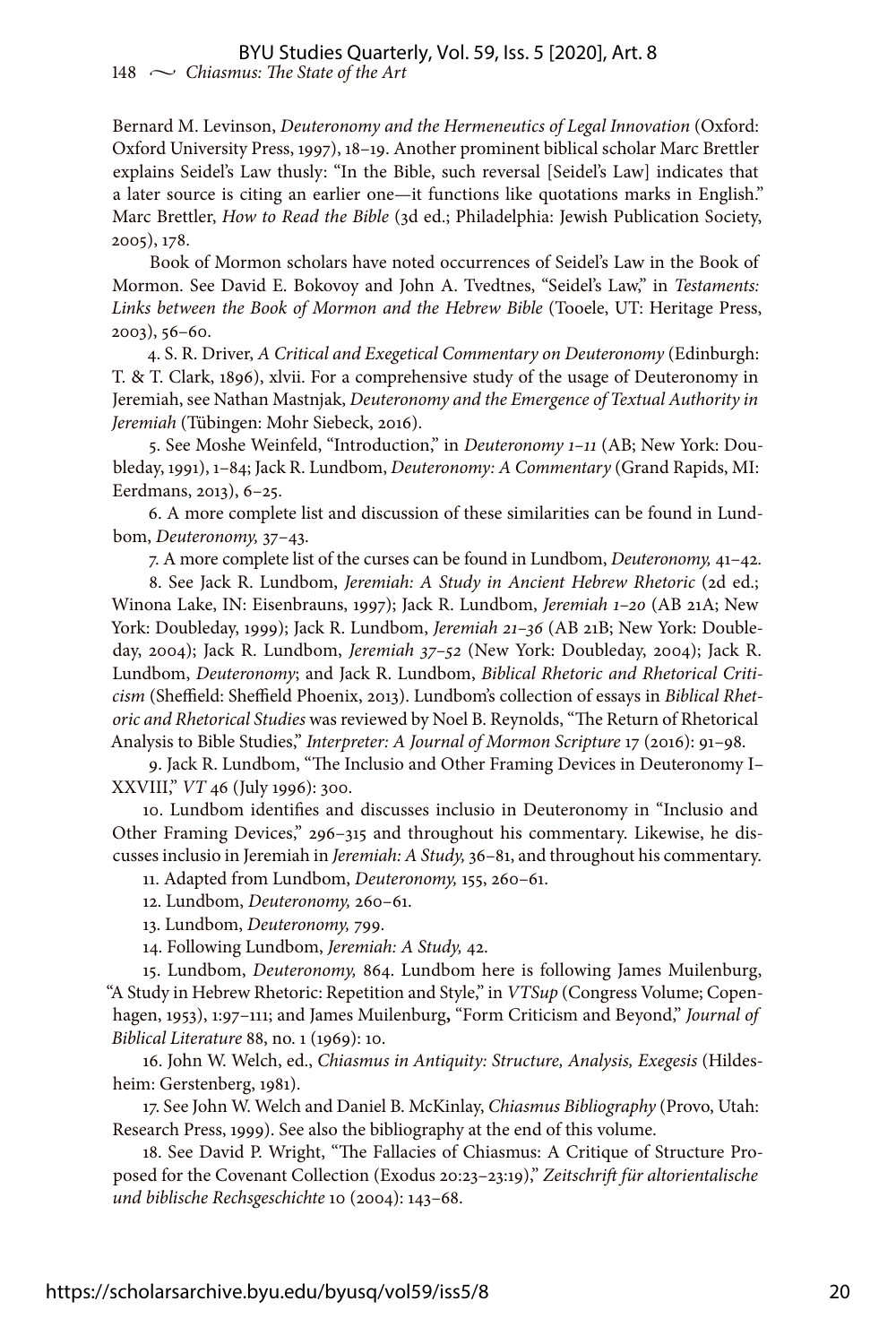19. See "Hebrew Bible," Chiasmus Resources, [https://chiasmusresources.org/](https://chiasmusresources.org/hebrew-bible#7) [hebrew-bible#7](https://chiasmusresources.org/hebrew-bible#7).

20. Taken from Lundbom, *Jeremiah: A Study,* 84–87.

21. Following Lundbom's literal translations in his commentary *Deuteronomy,* 850, 914.

22. Simplified from David A. Dorsey, *The Literary Structure of the Old Testament: A Commentary on Genesis–Malachi* (Grand Rapids, MI: Baker Books, 1999), 87.

23. Simplified from Dorsey, *Literary Structure,* 238.

24.Norbert Lohfink "Darstellungskunst und Theologie in Dtn 1, 6–3, 29," *Biblica* 41, no. 2 (1960): 122; W. L. Moran, "Deuteronomy," in *A New Catholic Commentary on Holy Scripture* (ed. Reginald C. Fuller; London: Nelson, 1969), 261; Lundbom, *Deuteronomy,* 166.

25. Lundbom, *Jeremiah: A Study,* 83.

26. Lundbom, *Jeremiah 1–20,* 529.

27. Following Lundbom, *Jeremiah 1–20,* 373. See also the discussion in Lundbom, *Jeremiah: A Study,* 111–14.

28. Lundbom, *Jeremiah: A Study,* 100–104.

29. Following Lundbom, *Deuteronomy,* 864.

30. Following Lundbom, *Deuteronomy,* 864.

31. All of these examples are from Lundbom, *Jeremiah: A Study,* 88–89.

32. Lundbom, *Jeremiah: A Study,* 89.

33. From "Literary Structure (Chiasm, Chiasmus) of Book of Deuteronomy: Chiastic Structure and Concentric Structure and Parallel of Each Pericope," [http://www.bible](http://www.bible.literarystructure.info/bible/05_Deuteronomy_pericope_e.html) [.literarystructure.info/bible/05\\_Deuteronomy\\_pericope\\_e.html](http://www.bible.literarystructure.info/bible/05_Deuteronomy_pericope_e.html).

34. Noel B. Reynolds, "Chiastic Structuring of Large Texts: Second Nephi as a Case Study," unpublished, 2016, 6–7, [https://scholarsarchive.byu.edu/facpub/1679.](https://scholarsarchive.byu.edu/facpub/1679)

35. For examples of Deuteronomy in the Book of Mormon, see Ellis Rasmussen, "Deuteronomy," in *Encyclopedia of Mormonism* (ed. Daniel H. Ludlow; 4 vols.; New York: Macmillan 1992): 378–79. Welch points out parallels to legal trials in the Book of Mormon to Jeremiah's trial in Jer 26 in John W. Welch, *The Legal Cases in the Book of Mormon* (Provo, UT: Brigham Young University Press; the Neal A. Maxwell Institute of Religious Scholarship, 2008), 78, 87–88, 197, 223, 303.

36. John W. Welch, "Chiasmus in the Book of Mormon," in Welch, *Chiasmus in Antiquity,* 198–210. For a convenient and up-to-date bibliography on chiasmus, see the bibliography in Chiasmus Resources, [https://chiasmusresources.org/chiasmus](https://chiasmusresources.org/chiasmus-bibliography) [-bibliography.](https://chiasmusresources.org/chiasmus-bibliography)

37. Donald W. Parry, *The Book of Mormon Text Reformatted According to Parallelistic Patterns* (Provo, UT: F.A.R.M.S., 1992).

38. Noel B. Reynolds, "The Gospel According to Mormon," *SJT* 68, no. 2 (2015): 218–34; Noel B. Reynolds, "Chiastic Structuring of Large Texts: Second Nephi as a Case Study," in *"To Seek the Law of the Lord": Essays in Honor of John W. Welch* (ed. Paul Y. Hoskisson and Daniel C. Peterson; Orem, UT: Interpreter Foundation, 2017), 333–349; Matthew L. Bowen, "Nephi's Good Inclusio," *Interpreter: A Journal of Mormon Scripture*  17 (2016): 181–95.

39. David Rolph Seely, "Nephi's Use of Isaiah 2–14 in 2 Nephi 12–30," in *Isaiah in the Book of Mormon* (ed. Donald W. Parry and John W. Welch; Provo, UT: Foundation for Ancient Research and Mormon Studies, 1998), 159–60.

40. These examples are from Parry, *Book of Mormon Reformatted,* 2, 13, 209.